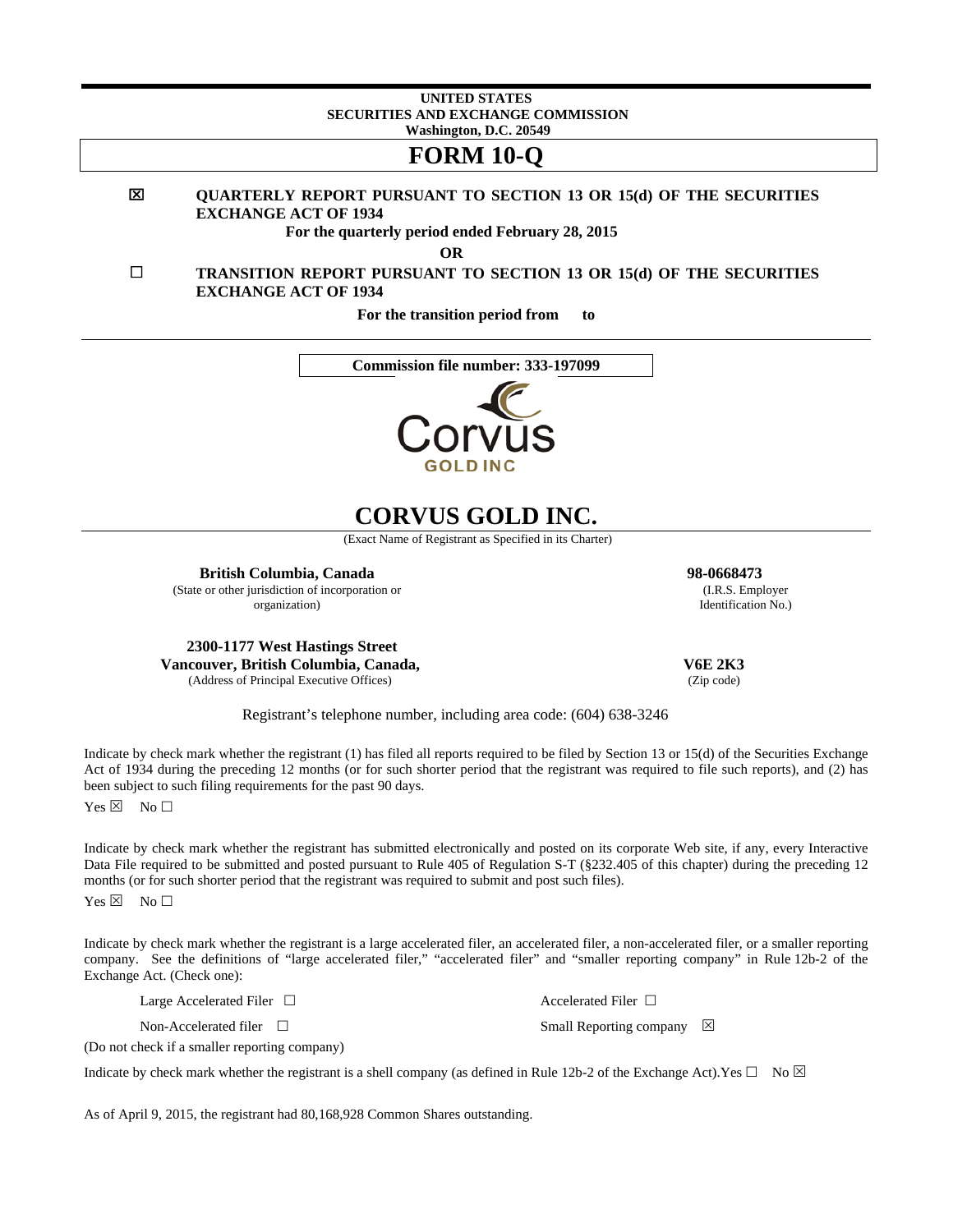## **Table of Contents**

|                   |                                                             | Page |
|-------------------|-------------------------------------------------------------|------|
| <b>PARTI</b>      | <b>FINANCIAL INFORMATION</b>                                |      |
| <b>ITEM1</b>      | FINANCIAL STATEMENTS                                        | 3    |
| ITEM 2            | MANAGEMENT'S DISCUSSION AND ANALYSIS OF FINANCIAL CONDITION | 21   |
|                   | AND RESULTS OF OPERATIONS                                   |      |
| ITEM <sub>3</sub> | QUANTITATIVE AND QUALITATIVE DISCLOSURES ABOUT MARKET RISK  | 34   |
| <b>ITEM 4</b>     | <b>CONTROLS AND PROCEDURES</b>                              | 34   |
| <b>PART II</b>    | <b>OTHER INFORMATION</b>                                    |      |
| ITEM <sub>1</sub> | <b>LEGAL PROCEEDINGS</b>                                    | 36   |
| <b>ITEM 1A</b>    | <b>RISK FACTORS</b>                                         | 36   |
| ITEM 2            | UNREGISTERED SALES OF EQUITY SECURITIES AND USE OF PROCEEDS | 36   |
| <b>ITEM 3</b>     | DEFAULTS UPON SENIOR SECURITIES                             | 37   |
| <b>ITEM 4</b>     | <b>MINE SAFETY DISCLOSURES</b>                              | 37   |
| ITEM 5            | <b>OTHER INFORMATION</b>                                    | 37   |
| ITEM 6            | <b>EXHIBITS</b>                                             | 38   |

**SIGNATURES**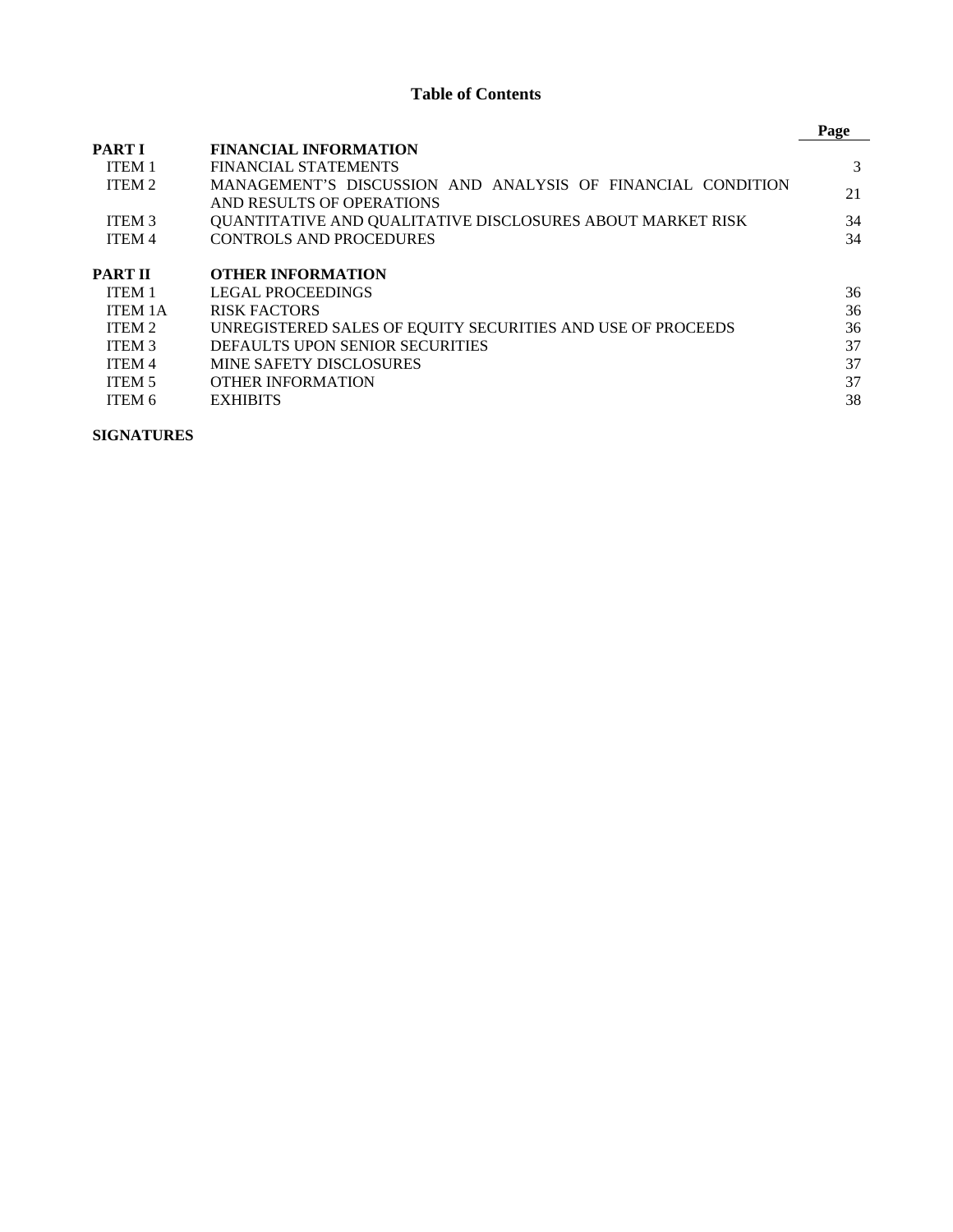## **ITEM 1. FINANCIAL STATEMENTS**

## **CORVUS GOLD INC.**

## **CONDENSED INTERIM CONSOLIDATED BALANCE SHEETS**

(Expressed in Canadian dollars)

|                                                                             | February 28,<br>2015 | May 31,<br>2014   |
|-----------------------------------------------------------------------------|----------------------|-------------------|
| <b>ASSETS</b>                                                               | (Unaudited)          |                   |
|                                                                             |                      |                   |
| <b>Current assets</b>                                                       |                      |                   |
| Cash and cash equivalents                                                   | \$<br>6,979,295      | \$<br>3,227,970   |
| Marketable securities (note 4)                                              | 102,525              | 147,451           |
| Accounts receivable<br>Prepaid expenses                                     | 27,005<br>246,691    | 16,787<br>217,316 |
|                                                                             |                      |                   |
| <b>Total current assets</b>                                                 | 7,355,516            | 3,609,524         |
| <b>Property and equipment</b> (note 5)                                      | 104,764              | 97,447            |
| <b>Reclamation bond</b> (note 6)                                            |                      | 522,332           |
| Capitalized acquisition costs (note 7)                                      | 4,658,168            | 4,045,115         |
|                                                                             | \$<br>12,118,448     | \$<br>8,274,418   |
|                                                                             |                      |                   |
| <b>LIABILITIES AND SHAREHOLDERS' EQUITY</b>                                 |                      |                   |
| <b>Current liabilities</b>                                                  |                      |                   |
| Accounts payable and accrued liabilities (note 10)                          | \$<br>242,383        | \$<br>622,950     |
| Promissory note payable (note 8)                                            | 300,072              |                   |
| <b>Total current liabilities</b>                                            | 542,455              | 622,950           |
|                                                                             |                      |                   |
| <b>Promissory note payable (note 8)</b>                                     |                      | 260,208           |
| <b>Total liabilities</b>                                                    | 542,455              | 883,158           |
| <b>Shareholders' equity</b>                                                 |                      |                   |
| Share capital (note 9)                                                      | 64,210,099           | 53,703,440        |
| Contributed surplus                                                         | 10,907,064           | 9,768,967         |
| Accumulated other comprehensive income - cumulative translation differences | 892,464              | 151,192           |
| Deficit accumulated during the exploration stage                            | (64, 433, 634)       | (56, 232, 339)    |
| Total shareholders' equity                                                  | 11,575,993           | 7,391,260         |
| Total liabilities and shareholders' equity                                  | \$<br>12,118,448     | \$<br>8,274,418   |
|                                                                             |                      |                   |
| Nature and continuance of operations (note 2)                               |                      |                   |
| Approved on behalf of the Directors:                                        |                      |                   |
| "Jeffrey Pontius"<br>Director                                               |                      |                   |

*"Anton Drescher"* Director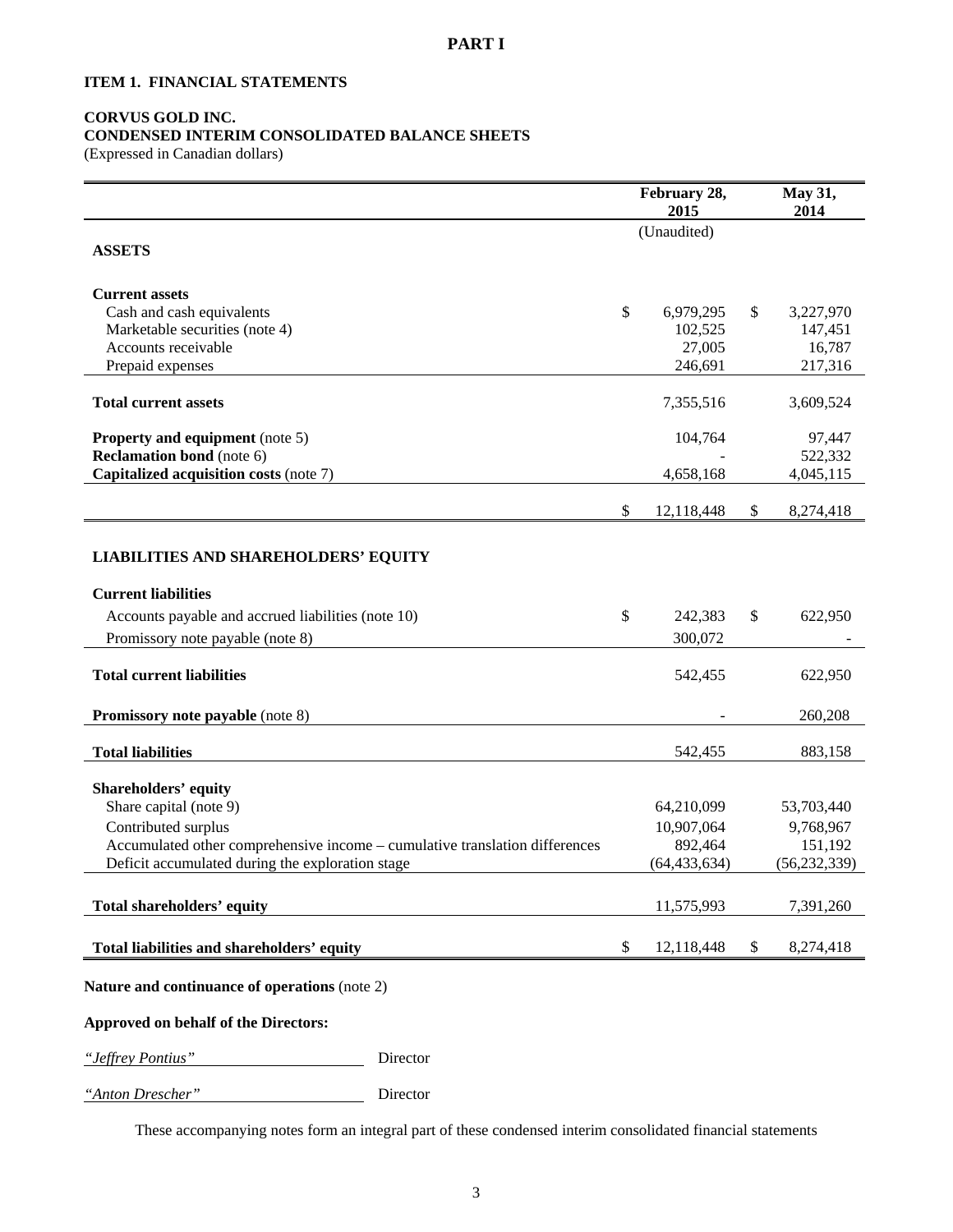## **CORVUS GOLD INC.**

**CONDENSED INTERIM CONSOLIDATED STATEMENTS OF OPERATIONS AND COMPREHENSIVE LOSS**  (Unaudited)

(Expressed in Canadian dollars)

|                                                                          | Three months ended<br>February 28, |                           |                 |                           | Nine months ended<br>February 28, |                           |             |
|--------------------------------------------------------------------------|------------------------------------|---------------------------|-----------------|---------------------------|-----------------------------------|---------------------------|-------------|
|                                                                          | 2015                               |                           | 2014            |                           | 2015                              |                           | 2014        |
|                                                                          |                                    |                           |                 |                           |                                   |                           |             |
| <b>Expenses</b>                                                          |                                    |                           |                 |                           |                                   |                           |             |
| Administration                                                           | \$<br>3,368                        | $\mathcal{S}$             | 2,921           | -\$                       | 9,541                             | $\mathbb{S}$              | 8,040       |
| Consulting fees (notes 9 and 10)                                         | 235,627                            |                           | 196,134         |                           | 609,566                           |                           | 517,836     |
| Depreciation                                                             | 7,293                              |                           | 5,134           |                           | 20,697                            |                           | 14,976      |
| Exploration expenditures (notes 7 and 9)                                 | 648,083                            |                           | 1,464,662       |                           | 4,440,272                         |                           | 6,246,256   |
| Insurance                                                                | 29,005                             |                           | 11,084          |                           | 59,819                            |                           | 39,138      |
| Investor relations (notes 9 and 10)                                      | 278,180                            |                           | 325,946         |                           | 733,262                           |                           | 913,436     |
| Office and miscellaneous                                                 | 38,376                             |                           | 36,548          |                           | 109,561                           |                           | 105,960     |
| Professional fees (notes 9 and 10)                                       | 83,574                             |                           | 125,422         |                           | 411,616                           |                           | 329,344     |
| Regulatory                                                               | 62,791                             |                           | 53,441          |                           | 148,484                           |                           | 82,470      |
| Rent                                                                     | 24,049                             |                           | 23,633          |                           | 71,871                            |                           | 69,916      |
| Travel                                                                   | 45,387                             |                           | 21,277          |                           | 107,237                           |                           | 83,662      |
| Wages and benefits (notes 9 and 10)                                      | 674,956                            |                           | 693,672         |                           | 1,494,033                         |                           | 1,470,210   |
| <b>Total operating expenses</b>                                          | (2,130,689)                        |                           | (2,959,874)     |                           | (8,215,959)                       |                           | (9,881,244) |
|                                                                          |                                    |                           |                 |                           |                                   |                           |             |
| Other income (expense)                                                   |                                    |                           |                 |                           |                                   |                           |             |
| Interest income                                                          | 5,737                              |                           | 5,026           |                           | 16,130                            |                           | 38,457      |
| Gain on sale of capitalized acquisition cost                             |                                    |                           | 1,840,480       |                           |                                   |                           | 1,840,480   |
| Unrealized loss on marketable securities                                 | (16, 855)                          |                           |                 |                           | (60, 305)                         |                           |             |
| Foreign exchange gain (loss)                                             | (6,517)                            |                           | 26,703          |                           | 58,839                            |                           | (3,949)     |
| Total other income (expense)                                             | (17, 635)                          |                           | 1,872,209       |                           | 14,664                            |                           | 1,874,988   |
|                                                                          |                                    |                           |                 |                           |                                   |                           |             |
| Net loss for the period                                                  | (2, 148, 324)                      |                           | (1,087,665)     |                           | (8,201,295)                       |                           | (8,006,256) |
| Other comprehensive income<br>Exchange difference on translating foreign |                                    |                           |                 |                           |                                   |                           |             |
| operations                                                               | 471,967                            |                           | 259,533         |                           | 741,272                           |                           | 376,635     |
|                                                                          |                                    |                           |                 |                           |                                   |                           |             |
| Comprehensive loss for the period                                        | \$<br>$(1,676,357)$ \$             |                           | $(828, 132)$ \$ |                           | $(7,460,023)$ \$                  |                           | (7,629,621) |
| Basic and diluted loss per share                                         | \$<br>(0.03)                       | $\boldsymbol{\mathsf{S}}$ | (0.02)          | $\boldsymbol{\mathsf{S}}$ | (0.11)                            | $\boldsymbol{\mathsf{S}}$ | (0.12)      |
|                                                                          |                                    |                           |                 |                           |                                   |                           |             |
| Weighted average number of shares outstanding                            | 75,679,518                         |                           | 70,415,028      |                           | 73,961,563                        |                           | 67,005,687  |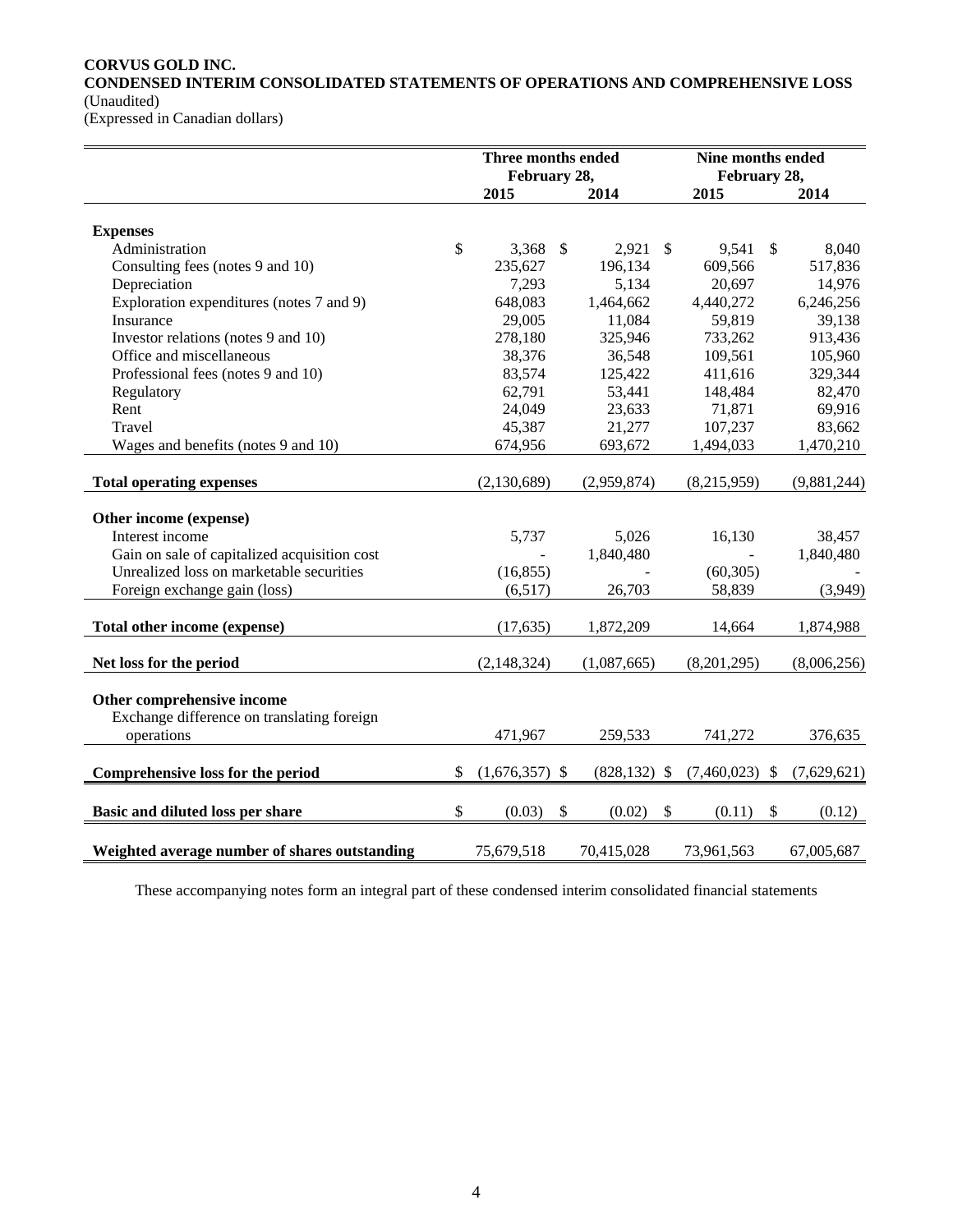## **CORVUS GOLD INC. CONDENSED INTERIM CONSOLIDATED STATEMENTS OF CASH FLOWS**  (Unaudited) (Expressed in Canadian dollars)

**NINE MONTHS ENDED FEBRUARY 28,** 

|                                                                      | 2015                     | 2014                   |
|----------------------------------------------------------------------|--------------------------|------------------------|
| <b>Operating activities</b>                                          |                          |                        |
| Net loss for the period                                              | \$<br>(8,201,295)        | \$<br>(8,006,256)      |
| Add items not affecting cash:                                        |                          |                        |
| Depreciation                                                         | 20,697                   | 14,976                 |
| Stock-based compensation (note 9)                                    | 1,145,473                | 1,361,513              |
| Gain on sale of capitalized acquisition costs                        |                          | (1,840,480)            |
| Unrealized loss on marketable securities                             | 60,305                   |                        |
| (Gain) loss on foreign exchange                                      | (58, 839)                | 3,949                  |
| Changes in non-cash items:                                           |                          |                        |
| Accounts receivable                                                  | (10,218)                 | 10,393                 |
| Prepaid expenses                                                     | (29, 375)                | 327,859                |
| Accounts payable and accrued liabilities                             | (380, 567)               | (18, 802)              |
|                                                                      |                          |                        |
| Cash used in operating activities                                    | (7, 453, 819)            | (8, 146, 848)          |
|                                                                      |                          |                        |
| <b>Financing activities</b><br>Cash received from issuance of shares |                          |                        |
| Share issuance costs                                                 | 10,689,450<br>(190, 167) | 5,278,300<br>(40, 312) |
|                                                                      |                          |                        |
| Cash provided by financing activities                                | 10,499,283               | 5,237,988              |
| <b>Investing activities</b>                                          |                          |                        |
|                                                                      |                          |                        |
| Expenditures on property and equipment                               | (13,822)                 | (1,706)                |
| Refund of (payment of) reclamation bond                              | 522,332                  | (3,203)                |
| Cash received from sale of capitalized acquisition costs             |                          | 1,976,580              |
| Capitalized acquisition costs                                        |                          | (1, 135, 989)          |
| Cash provided by investing activities                                | 508,510                  | 835,682                |
| Effect of foreign exchange on cash                                   | 197,351                  | 94,173                 |
| Increase (decrease) in cash and cash equivalents                     | 3,751,325                | (1,979,005)            |
| Cash and cash equivalents, beginning of the period                   | 3,227,970                | 7,867,270              |
| Cash and cash equivalents, end of the period                         | \$<br>6,979,295          | \$<br>5,888,265        |

## **Supplemental cash flow information** (note 12)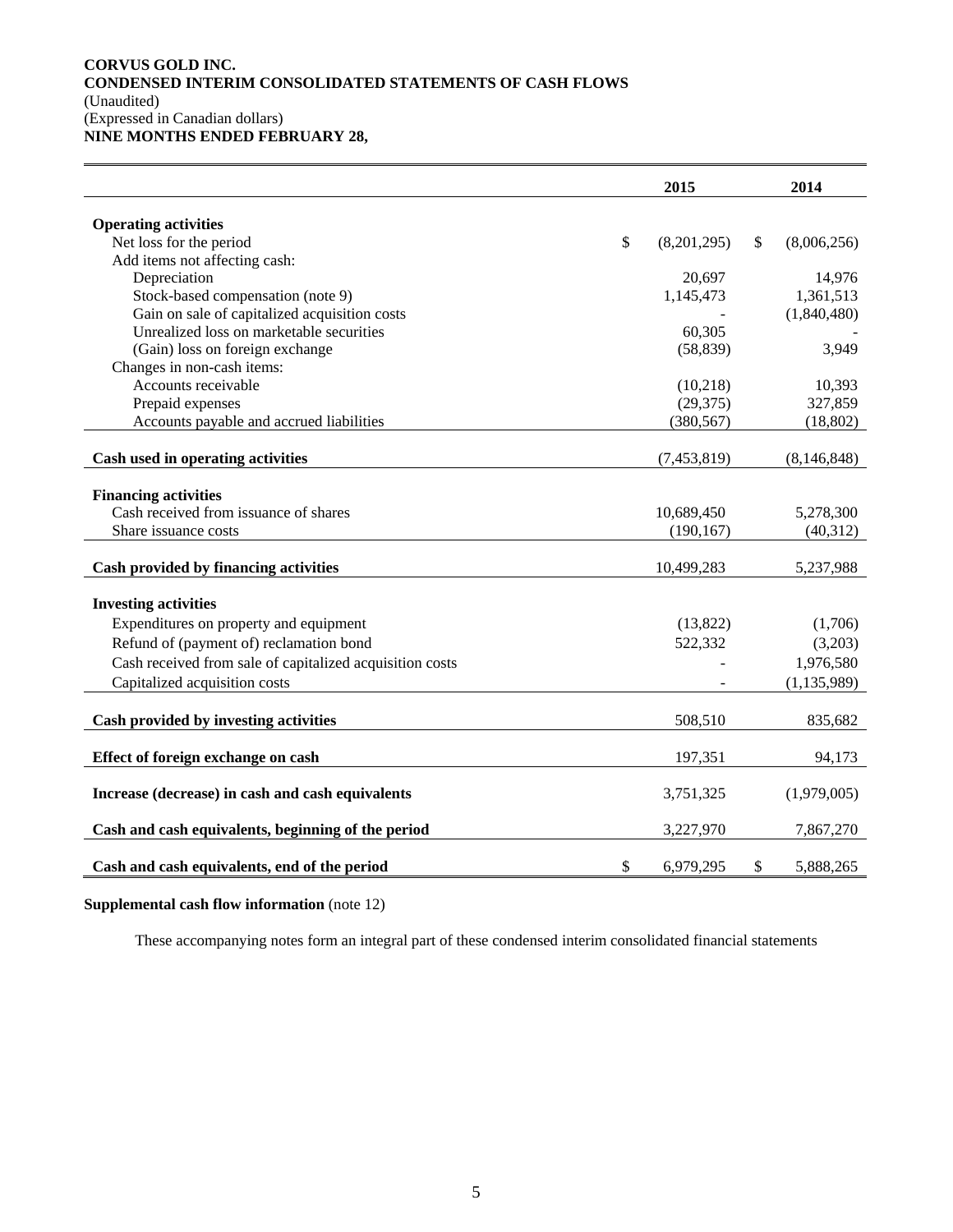## **CORVUS GOLD INC. CONDENSED INTERIM CONSOLIDATED STATEMENT OF CHANGES IN EQUITY**  (Unaudited)

(Expressed in Canadian dollars)

|                                                                                 |                     |                    |                                      | <b>Accumulated</b><br><b>Other</b><br>Comprehensive<br>Income(Loss) –<br><b>Cumulative</b> |                                                      |                    |
|---------------------------------------------------------------------------------|---------------------|--------------------|--------------------------------------|--------------------------------------------------------------------------------------------|------------------------------------------------------|--------------------|
|                                                                                 | Number of<br>shares | Amount             | <b>Contributed</b><br><b>Surplus</b> | <b>Translation</b><br><b>Differences</b>                                                   | <b>Deficit</b>                                       | <b>Total</b>       |
| <b>Balance, May 31, 2014</b>                                                    | 70,415,028          | \$53,703,440       | \$<br>9,768,967                      | \$<br>151,192                                                                              | \$<br>(56, 232, 339)                                 | \$<br>7,391,260    |
| Net loss for the period<br>Other comprehensive income<br>Exchange difference on |                     |                    |                                      |                                                                                            | (8,201,295)                                          | (8,201,295)        |
| translating foreign<br>operations<br>Shares issued for cash                     |                     |                    |                                      | 741,272                                                                                    |                                                      | 741,272            |
| Public offering                                                                 | 5,150,000           | 6,180,000          |                                      |                                                                                            |                                                      | 6,180,000          |
| Private placement<br>Exercise of stock options                                  | 4,500,000<br>18,900 | 4,500,000<br>9,450 |                                      |                                                                                            | $\overline{\phantom{0}}$<br>$\overline{\phantom{a}}$ | 4,500,000<br>9,450 |
| Share issuance costs<br>Reclassification of<br>contributed surplus on           |                     | (190, 167)         |                                      |                                                                                            |                                                      | (190, 167)         |
| exercise of stock options<br>Stock-based compensation                           |                     | 7,376              | (7,376)<br>1,145,473                 |                                                                                            |                                                      | 1,145,473          |
| Balance, February 28, 2015                                                      | 80,083,928          | \$64,210,099       | \$10,907,064                         | \$<br>892,464                                                                              | (64, 433, 634)<br>\$                                 | 11,575,993<br>\$.  |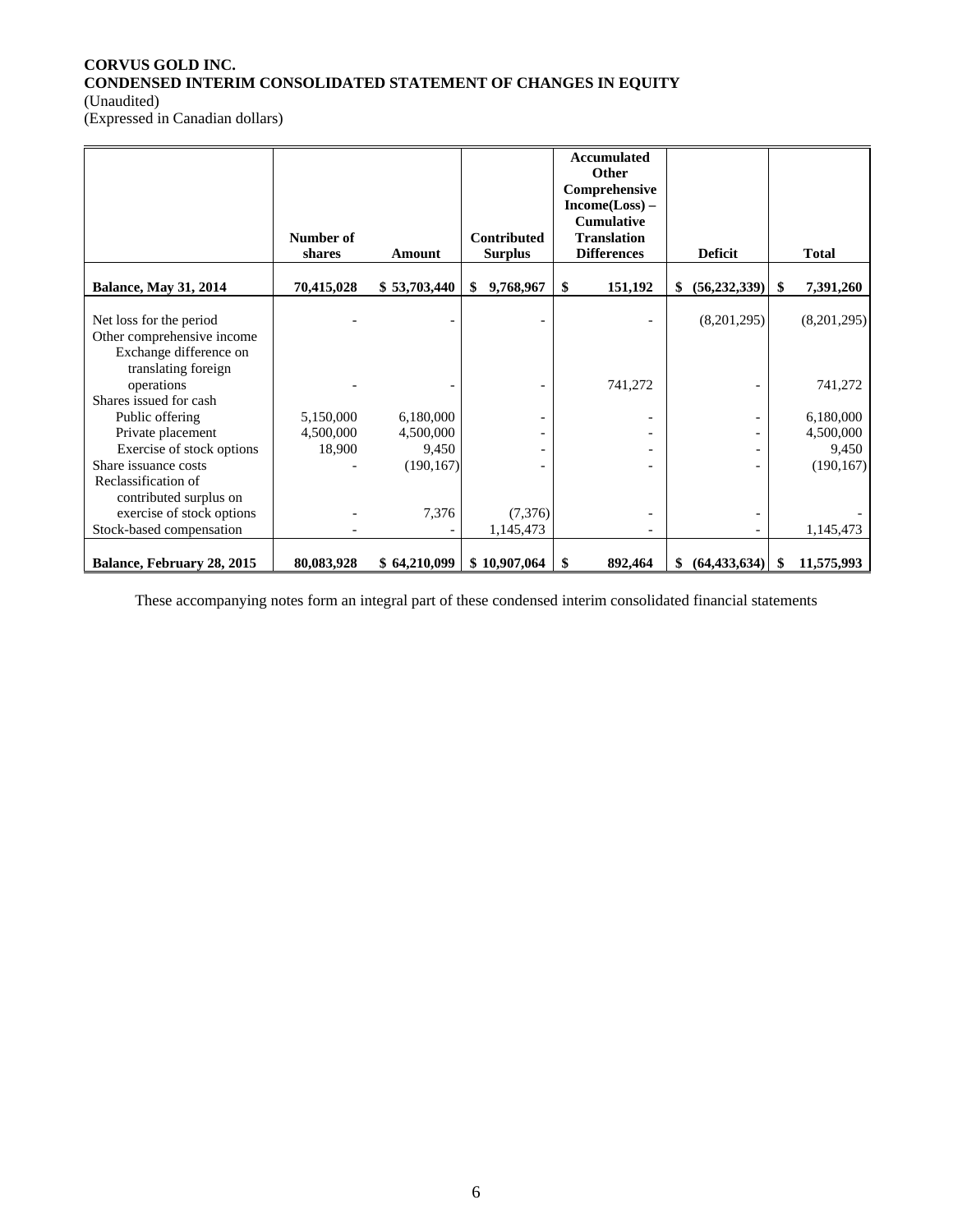## **1. PLAN OF ARRANGEMENT AND TRANSFER OF ASSETS**

On August 25, 2010, International Tower Hill Mines Ltd. ("ITH") completed a Plan of Arrangement (the "Arrangement") under the British Columbia Business Corporations Act ("BCBCA") whereby its existing Alaska mineral properties (other than the Livengood project) and related assets and the North Bullfrog mineral property and related assets in Nevada (collectively, the "Nevada and Other Alaska Business") were indirectly spun out into a new public company, being Corvus Gold Inc. ("Corvus" or the "Company").

The Arrangement was approved by the board of directors of each of ITH and Corvus and by the shareholders of ITH and was accepted for filing by the Toronto Stock Exchange ("TSX") on behalf of both ITH and Corvus. In connection with the completion of the Arrangement, the common shares of Corvus were listed on the TSX.

Under the Arrangement, each shareholder of ITH received (as a return of capital) one Corvus common share for every two ITH common shares held as at the effective date of the Arrangement and exchanged each old common share of ITH for a new common share of ITH. As part of the Arrangement, ITH transferred its wholly-owned subsidiary Corvus Gold Nevada Inc. (formerly Talon Gold Nevada Inc.) ("Corvus Nevada"), incorporated in Nevada, United States (which held the North Bullfrog property), to Corvus and a wholly-owned Alaskan subsidiary of ITH sold to Raven Gold Alaska Inc. ("Raven Gold"), incorporated in Alaska, United States, a wholly owned subsidiary of Corvus, the Terra, Chisna, LMS and West Pogo properties. As a consequence of the completion of the Arrangement, Corvus now holds the Terra, Chisna, LMS, West Pogo and North Bullfrog properties (the "Spin-out Properties").

The Company's consolidated financial statements reflect the Balance Sheets and Statement of Changes in Equity of the Nevada and Other Alaska Business as if Corvus existed in its present form since the inception of the business on June 1, 2006. The financial statements have been presented under the predecessor basis of accounting with Balance Sheet amounts based on the amounts recorded by ITH. Management cautions readers of these financial statements that the allocation of expenses does not necessarily reflect future general and administrative expenses.

The deficit of the Company at August 25, 2010 was calculated on the basis of the ratio of costs incurred on the Spinout Properties in each period as compared to the costs incurred on all mineral properties of ITH in each of these periods to the cumulative transactions relating to the Spin-out Properties from the date of acquisition of those mineral properties to August 25, 2010 and includes an allocation of ITH's general and administrative expenses from the date of acquisition of those mineral properties to August 25, 2010. The allocation of general and administrative expense was calculated on the basis of the ratio of costs incurred on the Spin-out Properties in each prior year as compared to the costs incurred on all mineral properties and exploration costs of ITH in each of those prior years. Subsequent to August 25, 2010, ITH has not incurred any expenses on behalf of Corvus and therefore, no allocation of ITH expenses subsequent to that date has occurred.

## **2. NATURE AND CONTINUANCE OF OPERATIONS**

The Company was incorporated on April 13, 2010 under the British Columbia Business Corporations Act. These condensed interim consolidated financial statements reflect the cumulative operating results of the predecessor, as related to the mineral properties that were transferred to the Company from June 1, 2006.

The Company is engaged in the business of acquiring, exploring and evaluating mineral properties, and either joint venturing or developing these properties further or disposing of them when the evaluation is completed. At February 28, 2015, the Company had interests in properties in Alaska and Nevada, U.S.A.

The business of mining and exploration involves a high degree of risk and there can be no assurance that current exploration programs will result in profitable mining operations. The Company has no source of revenue, and has significant cash requirements to meet its administrative overhead and maintain its mineral property interests. The recoverability of amounts shown for exploration and evaluation assets is dependent on several factors. These include the discovery of economically recoverable reserves, the ability of the Company to obtain the necessary financing to complete the development of these properties, and future profitable production or proceeds from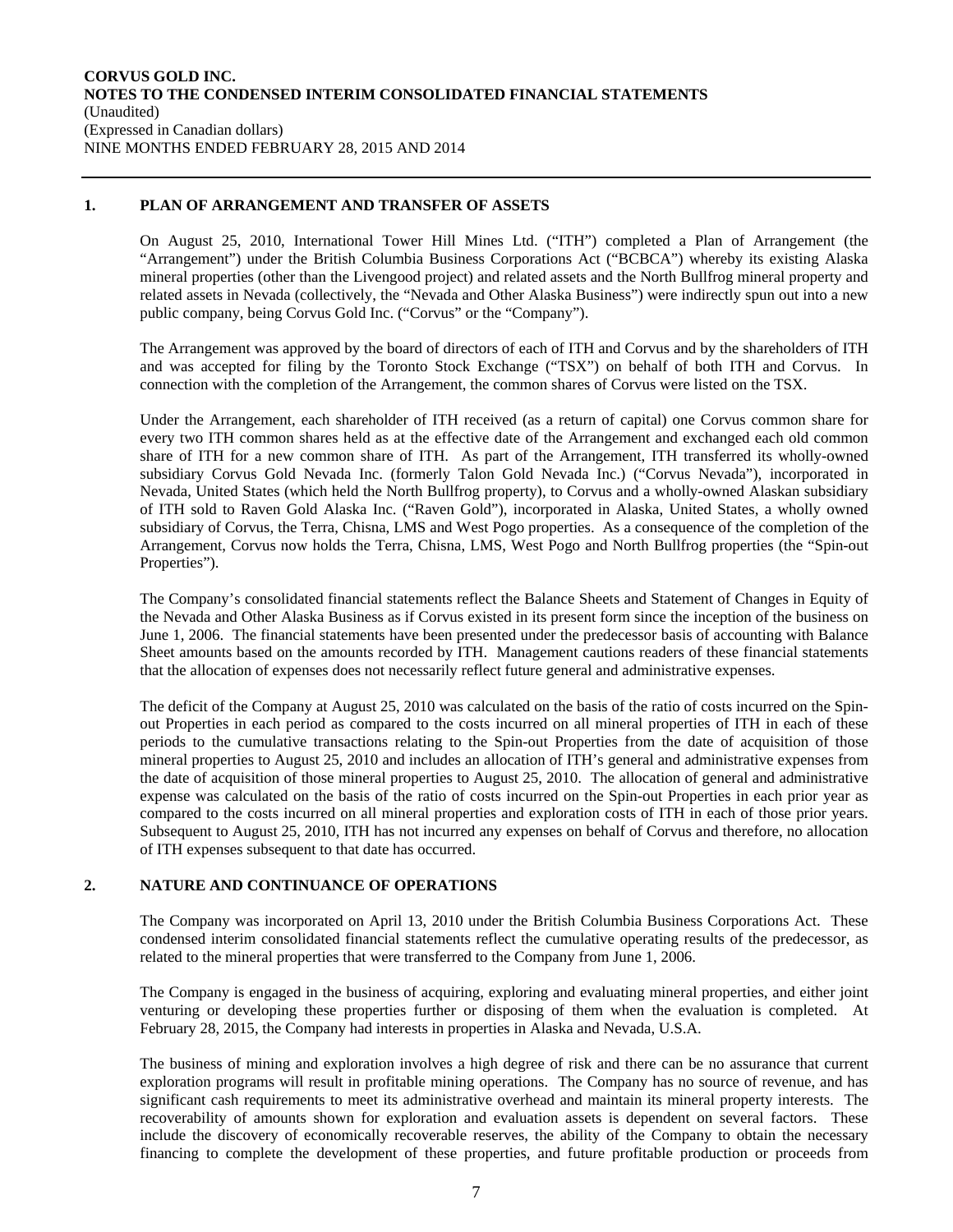disposition of exploration and evaluation assets. The carrying value of the Company's exploration and evaluation assets does not reflect current or future values.

These condensed interim consolidated financial statements have been prepared on a going concern basis, which presume the realization of assets and discharge of liabilities in the normal course of business for the foreseeable future. The Company's ability to continue as a going concern is dependent upon achieving profitable operations and/or obtaining additional financing.

In assessing whether the going concern assumption is appropriate, management takes into account all available information about the future which is at least, but not limited to, 12 months from February 28, 2015. Management is aware, in making its assessment, of material uncertainties relating to events or conditions that raise significant doubt upon the Company's ability to continue as a going concern, as explained in the following paragraph.

The Company has sustained losses from operations, and has an ongoing requirement for capital investment to explore its exploration and evaluation assets. Based on its current plans, budgeted expenditures, and cash requirements, the Company does not have sufficient cash to finance its current plans for at least 12 months from February 28, 2015. The Company expects that it will need to raise substantial additional capital to accomplish its business plan over the next several years. The Company expects to seek additional financing through equity financing. There can be no assurance as to the availability or terms upon which such financing might be available.

These condensed interim consolidated financial statements do not include any adjustments to the amounts and classification of assets and liabilities that might be necessary should the Company be unable to continue in business.

## **3. SIGNIFICANT ACCOUNTING POLICIES**

#### **Basis of presentation**

These unaudited condensed consolidated interim financial statements have been prepared in accordance with accounting principles generally accepted in the United States ("U.S. GAAP") for interim financial information and with the instructions to Form 10-Q and Article 10 of Regulation S-X under the Securities Exchange Act of 1934, as amended. Accordingly, they do not include all of the information and footnotes required by U.S. GAAP for annual financial statements. These unaudited condensed interim consolidated financial statements should be read in conjunction with the audited consolidated financial statements for the year ended May 31, 2014 as filed in our Annual Report on Form S-1/A. In the opinion of the Company's management these financial statements reflect all adjustments, consisting of normal recurring adjustments, necessary to present fairly the Company's financial position at February 28, 2015 and the results of its operations for the nine months then ended. Operating results for the nine months ended February 28, 2015 are not necessarily indicative of the results that may be expected for the year ending May 31, 2015. The 2014 year-end balance sheet data was derived from the audited financial statements but does not include all disclosures required by U.S. GAAP.

The preparation of financial statements in conformity with US GAAP requires management to make judgments, estimates and assumptions that affect the reported amounts of assets and liabilities and disclosure of contingent assets and liabilities at the date of the financial statements, and the reported amounts of revenues and expenses during the period. These judgments, estimates and assumptions are continuously evaluated and are based on management's experience and knowledge of the relevant facts and circumstances. While management believes the estimates to be reasonable, actual results could differ from those estimates and could impact future results of operations and cash flows.

#### **Basis of Consolidation**

These unaudited condensed interim consolidated financial statements include the accounts of the Company and its wholly-owned subsidiaries (collectively, the "Group"), Corvus Gold (USA) Inc. ("Corvus USA") (a Nevada corporation), Corvus Gold Nevada Inc. ("Corvus Nevada") (a Nevada corporation), Raven Gold Alaska Inc. ("Raven Gold") (an Alaska corporation) and SoN Land and Water LLC ("SoN") (a Nevada limited liability company). All intercompany transactions and balances were eliminated upon consolidation.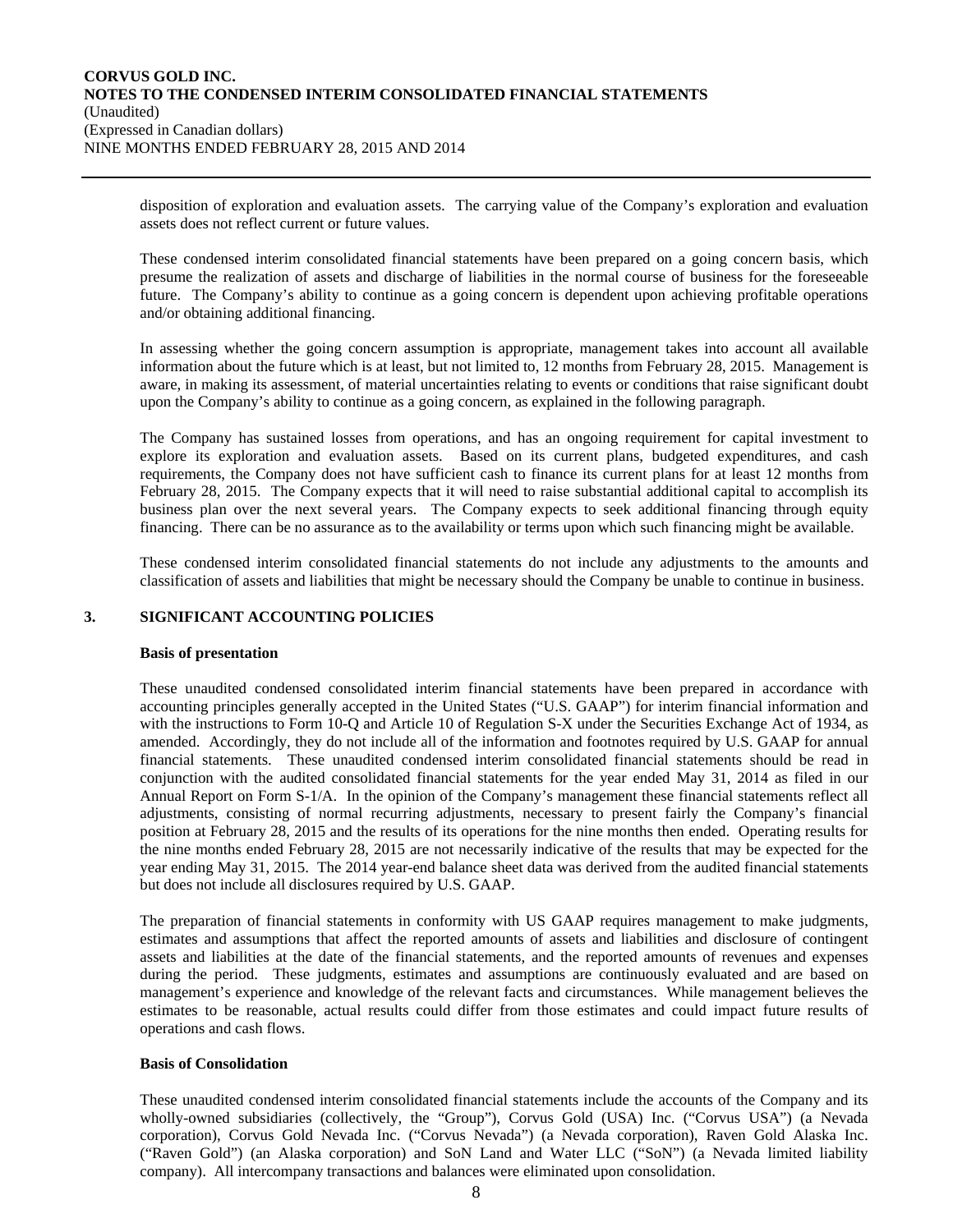#### **Earnings (loss) per share**

Basic loss per share is calculated using the weighted average number of common shares outstanding during the period. The Company uses the treasury stock method to compute the dilutive effect of options, warrants and similar instruments. Under this method, the dilutive effect on earnings (loss) per share is calculated presuming the exercise of outstanding options, warrants and similar instruments. It assumes that the proceeds of such exercise would be used to repurchase common shares at the average market price during the period. However, the calculation of diluted loss per share excludes the effects of various conversions and exercise of options and warrants that would be anti-dilutive. For the period ended February 28, 2015, 7,371,334 outstanding stock options  $(2014 - 6,175,234)$  were not included in the calculation of diluted earnings (loss) per share as their inclusion was anti-dilutive.

#### **4. MARKETABLE SECURITIES**

As at February 28, 2015, the Company held 200,000 (May 31, 2014 – 200,000) common shares of WestMountain Gold with a fair value of \$102,525 (May 31, 2014 - \$147,451). The Company classified these shares as held-fortrading. Subsequent to February 28, 2015, the Company sold 53,160 shares of WestMountain for an average of USD 0.2384 price per share for gross proceeds of USD 12,674.

## **5. PROPERTY AND EQUIPMENT**

|                                     | Computer     |              |              |               |
|-------------------------------------|--------------|--------------|--------------|---------------|
|                                     | Equipment    | Vehicles     | Tent         | <b>Total</b>  |
|                                     |              |              |              |               |
| Cost                                |              |              |              |               |
| <b>Balance, May 31, 2014</b>        | \$<br>38,733 | \$<br>73,962 | \$<br>54,210 | \$<br>166,905 |
| Additions                           | 13,822       |              |              | 13,822        |
| Currency translation adjustments    | 6,664        | 11,331       | 8,305        | 26,300        |
|                                     |              |              |              |               |
| Balance, February 28, 2015          | \$59,219     | \$85,293     | \$62,515     | \$207,027     |
|                                     |              |              |              |               |
| <b>Depreciation</b>                 |              |              |              |               |
| <b>Balance, May 31, 2014</b>        | \$21,978     | \$42,058     | \$5,422      | \$69,458      |
| Depreciation for the period         | 5,522        | 7,514        | 7,661        | 20,697        |
| Currency translation adjustments    | 3,293        | 7,206        | 1,609        | 12,108        |
|                                     |              |              |              |               |
| <b>Balance at February 28, 2015</b> | \$30,793     | \$56,778     | \$14,692     | \$102,263     |
|                                     |              |              |              |               |
| <b>Carrying amounts</b>             |              |              |              |               |
| Balance at May 31, 2014             | \$16,755     | \$31,904     | \$48,788     | \$97,447      |
|                                     |              |              |              |               |
| <b>Balance at February 28, 2015</b> | \$28,426     | \$28,515     | \$47,823     | \$104,764     |

#### **6. RECLAMATION BOND**

As at February 28, 2015, the Company has not commenced development of any mineral properties and accordingly a reasonable estimate of the timing of the cash flows cannot be made. The Company has posted non-interest bearing bonds totalling \$Nil (USD nil) (May 31, 2014 - \$522,332 (USD 481,767)) with the Nevada Division of Minerals in the State of Nevada as security for these obligations. Fair value could not be reasonably determined and accordingly the bonds were recorded at historical cost, adjusted for current exchange rates. During the period ended February 28, 2015, the Company entered into a corporate surety bond with a bonding company and as a result, the previously posted non-interest bearing bonds were refunded by the Nevada Division of Minerals in the State of Nevada.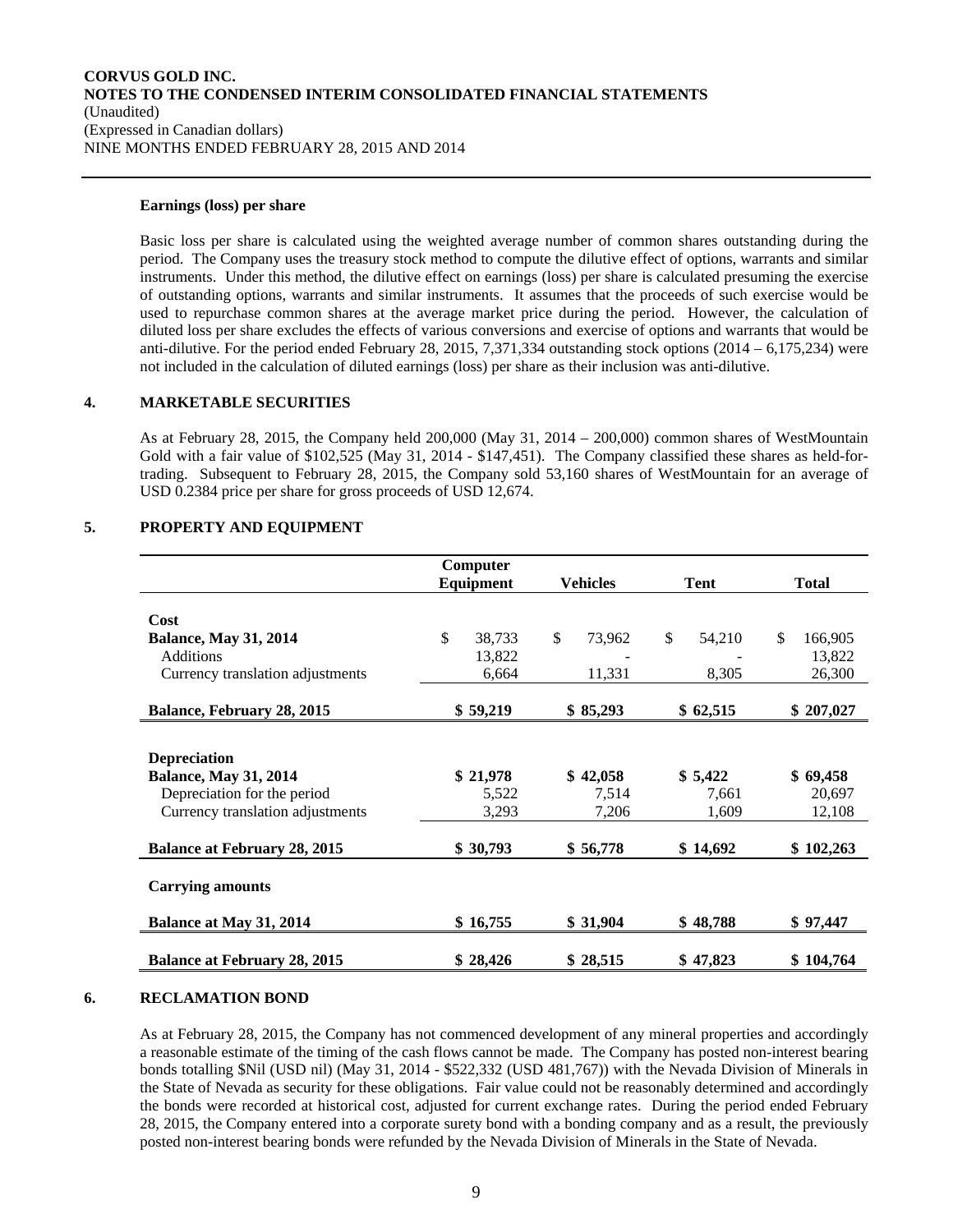## **7. MINERAL PROPERTIES**

The Company had the following activity related to capitalized acquisition costs:

|                                  | Chisna         | North<br><b>Bullfrog</b> | LMS         | <b>Total</b> |
|----------------------------------|----------------|--------------------------|-------------|--------------|
|                                  | (note 7(a))    | (notes 7(d))             | (note 7(c)) |              |
| <b>Balance, May 31, 2014</b>     | \$550.255      | \$3,168,810              | \$326.050   | \$4.045.115  |
| Acquisition costs                | $\overline{a}$ | $\overline{\phantom{0}}$ | ۰           |              |
| Currency translation adjustments | 84,300         | 478,802                  | 49,951      | 613,053      |
| Balance, February 28, 2015       | \$634.555      | \$3,647,612              | \$376,001   | \$4,658,168  |

The following table presents costs incurred for exploration and evaluation activities for the nine months ended February 28, 2015:

|                                   | North     |                          |    |             |               |                 |     |                          |    |              |
|-----------------------------------|-----------|--------------------------|----|-------------|---------------|-----------------|-----|--------------------------|----|--------------|
|                                   | West Pogo |                          |    | Chisna      | Bullfrog      |                 | LMS |                          |    | <b>Total</b> |
|                                   |           | (note 7(b))              |    | (note 7(a)) | (notes 7(d))  |                 |     | (note 7(c))              |    |              |
|                                   |           |                          |    |             |               |                 |     |                          |    |              |
| Exploration costs:                |           |                          |    |             |               |                 |     |                          |    |              |
| Aircraft services                 | \$        | $\overline{\phantom{a}}$ | \$ | 11,202      | <sup>\$</sup> | $\qquad \qquad$ | \$  | $\overline{\phantom{a}}$ | \$ | 11,202       |
| Assay                             |           |                          |    | 12,924      | 826,943       |                 |     |                          |    | 839,867      |
| Drilling                          |           |                          |    |             | 1,282,967     |                 |     |                          |    | 1,282,967    |
| Equipment rental                  |           |                          |    | 1,466       | 224,400       |                 |     |                          |    | 225,866      |
| Field costs                       |           | 2,027                    |    | 7,096       | 256,653       |                 |     | 284                      |    | 266,060      |
| Geological/Geophysical            |           | 4,164                    |    | 1,811       | 777,024       |                 |     | 29,170                   |    | 812,169      |
| Land maintenance & tenure         |           | 11,023                   |    | 77,972      | 227,869       |                 |     | 27,331                   |    | 344,195      |
| Permits                           |           |                          |    |             |               |                 |     |                          |    |              |
| Professional fees                 |           |                          |    |             |               |                 |     |                          |    |              |
| <b>Studies</b>                    |           |                          |    |             | 487,020       |                 |     |                          |    | 487,020      |
| Transportation                    |           |                          |    |             |               |                 |     | 878                      |    | 878          |
| Travel                            |           | $\overline{\phantom{a}}$ |    | 5,133       | 163,492       |                 |     | 1,423                    |    | 170,048      |
|                                   |           |                          |    |             |               |                 |     |                          |    |              |
| Total expenditures for the period | \$        | 17,214                   | \$ | 117,604     | \$4,246,368   |                 | S   | 59,086                   |    | \$4,440,272  |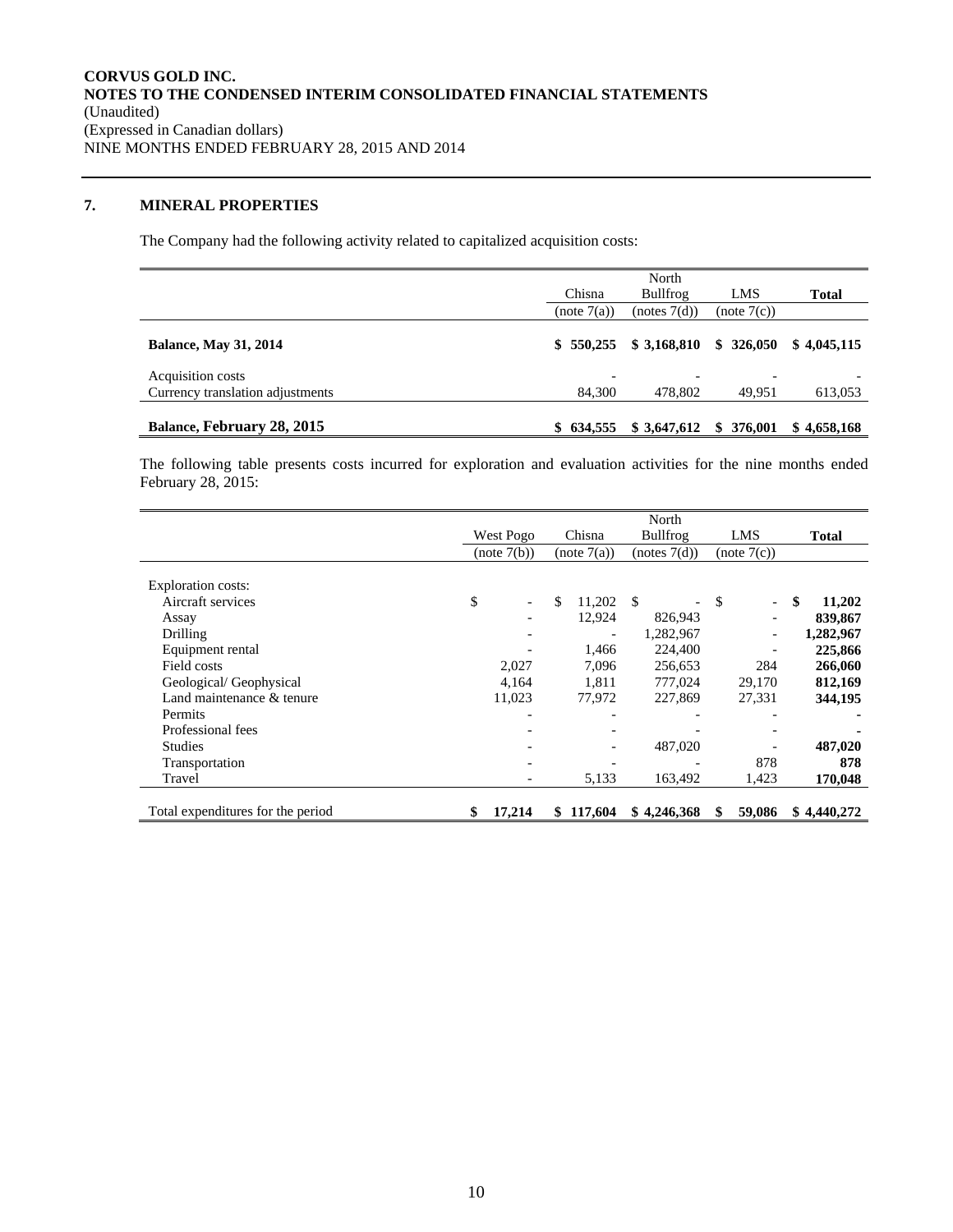The following table presents costs incurred for exploration and evaluation activities for the nine months ended February 28, 2014:

|                           | West        |               |                          | North           |       |                                |              |               |                          |              |
|---------------------------|-------------|---------------|--------------------------|-----------------|-------|--------------------------------|--------------|---------------|--------------------------|--------------|
|                           | Pogo        |               | Chisna                   | <b>Bullfrog</b> |       | LMS                            | Terra        |               | Gerfaut                  | <b>Total</b> |
|                           | (note 7(b)) |               | (note 7(a))              | (notes 7(d))    |       | (note 7(c))                    |              |               |                          |              |
|                           |             |               |                          |                 |       |                                |              |               |                          |              |
| <b>Exploration costs:</b> |             |               |                          |                 |       |                                |              |               |                          |              |
| Aircraft services         | \$          | $\mathcal{S}$ | $\overline{\phantom{0}}$ | \$              |       | \$<br>$\overline{\phantom{0}}$ | \$<br>1,778  | <sup>\$</sup> | $\overline{\phantom{a}}$ | \$<br>1,778  |
| Assay                     |             |               |                          | 1,463,540       |       |                                |              |               |                          | 1,463,540    |
| Drilling                  |             |               |                          | 2,248,376       |       |                                |              |               |                          | 2,248,376    |
| Equipment rental          |             |               |                          | 242,926         |       |                                | 840          |               |                          | 243,766      |
| Field costs               |             |               | 11,483                   | 186,624         |       | 294                            | 8            |               | 2,817                    | 201,226      |
| Geological/               |             |               |                          |                 |       |                                |              |               |                          |              |
| Geophysical               |             |               | 12,287                   | 845,670         |       | 3,753                          | 32,073       |               | 31                       | 893,814      |
| Land maintenance          |             |               |                          |                 |       |                                |              |               |                          |              |
| $&$ tenure                | 3,373       |               | 110,492                  | 230,666         |       | 20,701                         | 95,735       |               |                          | 460,967      |
| Permits                   |             |               |                          |                 | 5,047 |                                |              |               |                          | 5,047        |
| Professional fees         |             |               |                          |                 |       |                                | 7,341        |               |                          | 7,341        |
| <b>Studies</b>            |             |               |                          | 632,856         |       |                                |              |               |                          | 632,856      |
| Transportation            |             |               | 1,526                    |                 |       | 1,125                          |              |               |                          | 2,651        |
| Travel                    |             |               | 7,072                    | 169,337         |       |                                | 4,442        |               |                          | 180,851      |
|                           |             |               |                          |                 |       |                                |              |               |                          |              |
|                           | 3,373       |               | 142,860                  | 6,025,042       |       | 25,873                         | 142,217      |               | 2,848                    | 6,342,213    |
| Cost recovery             |             |               |                          |                 |       |                                | (95, 957)    |               |                          | (95, 957)    |
|                           |             |               |                          |                 |       |                                |              |               |                          |              |
| Total expenditures        |             |               |                          |                 |       |                                |              |               |                          |              |
| for the period            | \$<br>3,373 |               | 142,860                  | \$6,025,042     |       | \$<br>25,873                   | \$<br>46,260 | S             | 2,848                    | \$6,246,256  |

#### **a) Chisna Property, Alaska**

The Chisna property is located in the eastern Alaska Range, Alaska, and is comprised of unpatented mineral claims owned 100% by the Company and fee simple lands leased from Ahtna Incorporated.

On November 2, 2009, ITH and Talon Gold Alaska, Inc. (ITH's wholly-owned Alaskan subsidiary) ("Talon Gold") entered into an agreement (as amended) with Ocean Park Ventures Corp. ("OPV"). Pursuant to the agreement, an Alaskan subsidiary of OPV ("Subco") and Raven Gold formed a joint venture (the "OPV/Raven JV") for the purpose of exploring and developing the Chisna property.

On November 7, 2012, OPV withdrew from the joint venture and thereby returned 100% of the Chisna Project to the Company.

On March 24, 2010, Raven Gold entered into a Mineral Exploration Agreement with Option to Lease with Ahtna Incorporated ("Ahtna"), an Alaska Native Regional Corporation, concerning approximately 26,516 hectares of fee simple lands in the Athell Area of Alaska surrounding or adjacent to some of the blocks of mineral claims owned by Raven Gold (the "Ahtna Agreement").

The key terms of the Ahtna Agreement include the following:

- exclusive right to explore, and the option to enter into a mining lease to develop and mine, the subject lands for a six-year period
- annual option payments of USD 1.00 USD 1.25 per acre
- minimum exploration expenditures of USD 4.00 USD 8.00 per acre, provided that if the agreement is not terminated at the end of any option year, the exploration expenditures for the next year become a firm commitment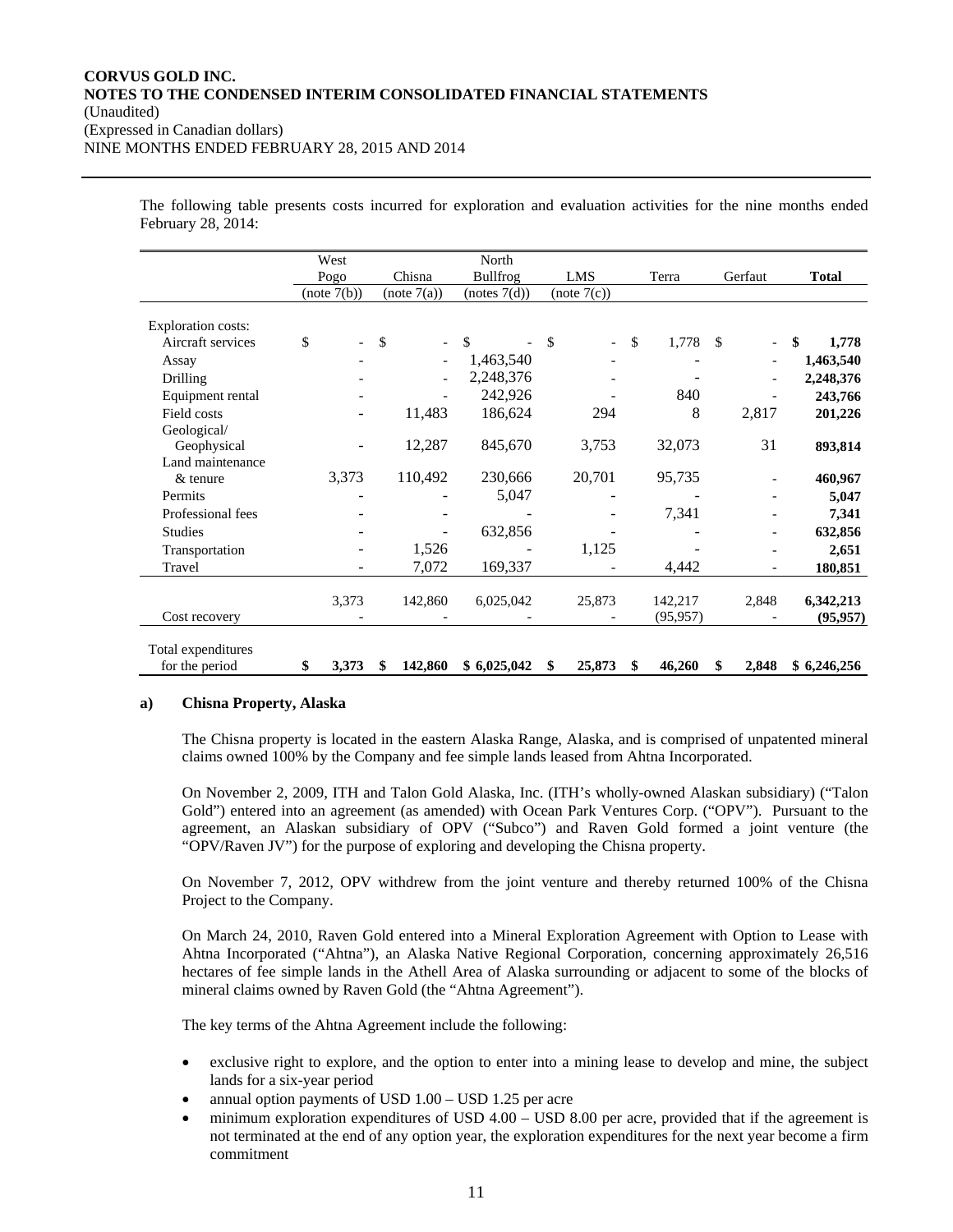- at the end of the third year, Raven Gold will release at least 50% of the original lands subject to the agreement
- preferential contracting, hiring and training practice for Ahtna shareholders or designees
- scholarship contributions to the Ahtna Heritage Foundation (USD 10,000/year, subject to increase for inflation)
- all surface work subject to Ahtna archaeological and cultural clearance

Upon Raven Gold having expended an aggregate of USD 1,000,000 (including 2,500 feet of core drilling) and having completed a feasibility study over some or all of the land subject to the exploration agreement within the six year term of the Ahtna Agreement, Raven Gold has the option to enter into a mining lease. The key terms of the mining lease include:

- exclusive mining rights for an initial term of ten years and so long thereafter as commercial production continues
- minimum exploration expenditures of USD 4.00 USD 9.00 per acre subject to the lease until commercial production is achieved, escalating over time
- advance minimum royalty payments of USD 6.00 USD 12.00 per acre escalating over time (50% deductible from production royalties)
- NSR production royalties for gold and silver scaled from 2.5% (gold price USD 550 per ounce or less) to 14% (gold price USD 1,900 per ounce or higher). 2.5% on base metals and 3% on all minerals other than gold, silver or base metals
- Ahtna is also entitled to receive an amount by which 20% of the net profits realized by Raven Gold from its mining operations on Ahtna minerals (10% in the case of non-Ahtna minerals) in any year exceed the aggregate royalties paid by Raven Gold to Ahtna in that year
- Ahtna has the right to acquire a working interest in the lands subject to the lease, which is to be greater than or equal to 10% but not more than 15%, upon Raven Gold having made a production decision, and in consideration, Ahtna will be required to fund ongoing operations after such exercise in an amount equal to 200% of Ahtna's percentage share of the pre-production expenditures incurred by Raven Gold (not including advance minimum royalty payments to Ahtna).

During the period ended February 28, 2015, the Company gave notification and terminated the Ahtna lease.

#### **b) West Pogo Property, Alaska**

The West Pogo property is located approximately 50 kilometres north of Delta Junction, Alaska, and consists of unpatented mineral claims owned 100% by the Company.

During the year ended May 31, 2014, the Company wrote off the West Pogo property, as there had been a delay in exploration work on the property for an extended period of time.

## **c) LMS Property, Alaska**

The LMS property consists of unpatented mineral claims owned 100% by the Company.

## **d) North Bullfrog Project, Nevada**

The Company's North Bullfrog project consists of certain leased patented lode mining claims and an additional 758 federal unpatented mining claims owned 100% by the Company.

#### (i) **Interests acquired from Redstar Gold Corp.**

On October 9, 2009, a US subsidiary of ITH at the time (Corvus Nevada) completed the acquisition of all of the interests of Redstar Gold Corp. ("Redstar") and Redstar Gold U.S.A. Inc. ("Redstar US") in the North Bullfrog project, which consisted of the following leases: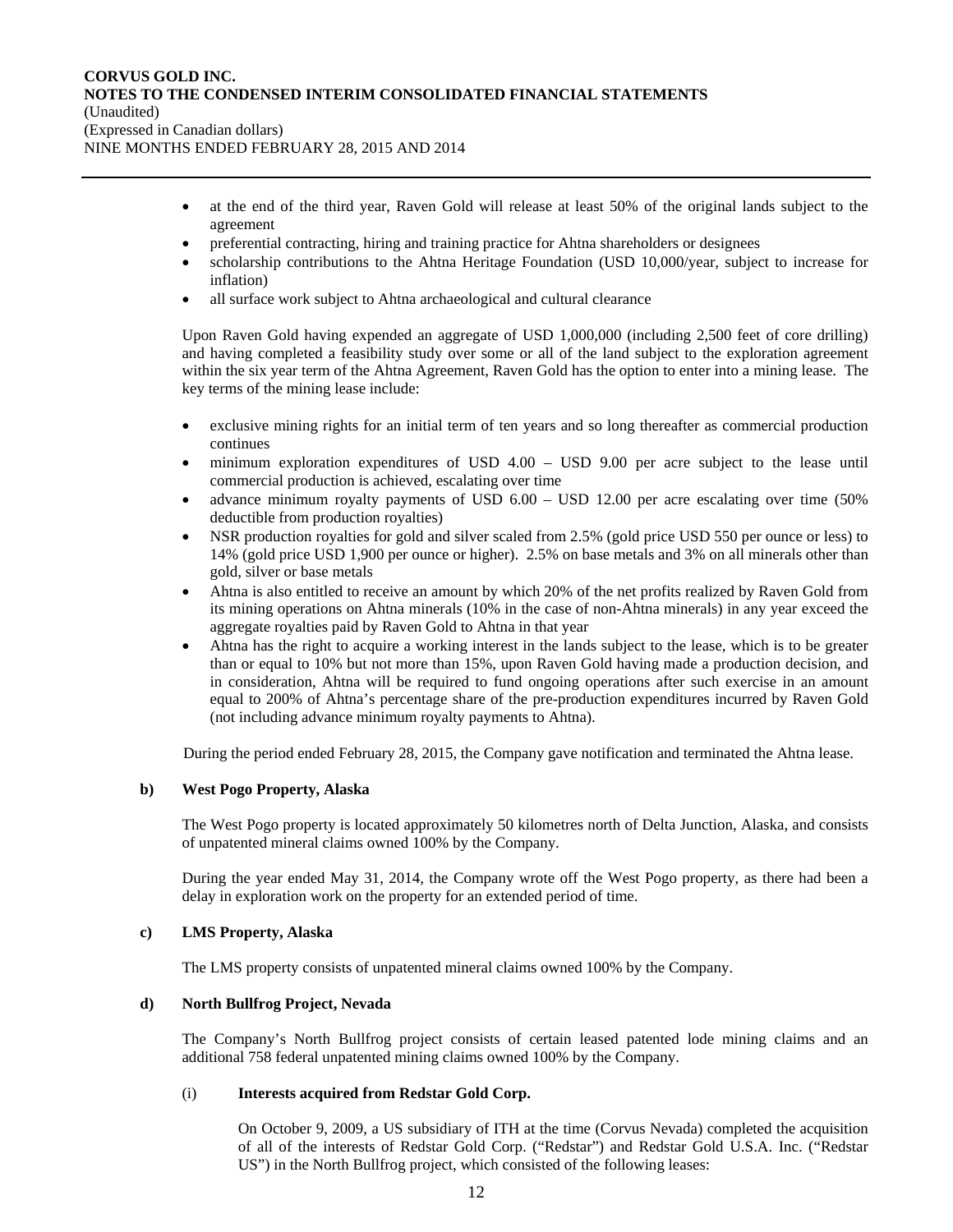- (1) Pursuant to a mining lease and option to purchase agreement made effective October 27, 2008 between Redstar and an arm's length limited liability company, Redstar has leased (and has the option to purchase) 12 patented mining claims referred to as the "Connection" property. The ten-year, renewable mining lease requires advance minimum royalty payments (recoupable from production royalties, but not applicable to the purchase price if the option to purchase is exercised) of USD 10,800 (paid) on signing and annual payments for the first three anniversaries of USD 10,800 (paid) and USD 16,200 for every year thereafter (paid to September 30, 2014). Redstar has an option to purchase the property (subject to the NSR royalty below) for USD 1,000,000 at any time during the life of the lease. Production is subject to a 4% NSR royalty, which may be purchased by the lessee for USD 1,250,000 per 1% (USD 5,000,000 for the entire royalty).
- (2) Pursuant to a mining lease made and entered into as of May 8, 2006 between Redstar and two arm's length individuals, Redstar has leased 3 patented mining claims which form part of the North Bullfrog project holdings. The lease is for an initial term of 10 years, and for so long thereafter as mining activities continue on the claims or contiguous claims held by the lessee. The lessee is required to pay advance minimum royalty payments (recoupable from production royalties) of USD 4,000 on execution, USD 3,500 on each of May 8, 2007, 2008 and 2009 (paid), USD 4,500 on May 8, 2010 and each anniversary thereafter, adjusted for inflation (paid to May 8, 2014). The lessor is entitled to receive a 2% NSR royalty on all production, which may be purchased by the lessee for USD 1,000,000 per 1% (USD 2,000,000 for the entire royalty).
- (3) Pursuant to a mining lease made and entered into as of May 8, 2006 between Redstar and an arm's length private Nevada corporation, Redstar has leased 2 patented mining claims which form part of the North Bullfrog project holdings. The lease is for an initial term of 10 years, and for so long thereafter as mining activities continue on the claims or contiguous claims held by the lessee. The lessee is required to pay advance minimum royalty payments (recoupable from production royalties) of USD 2,000 on execution, USD 2,000 on each of May 8, 2007, 2008 and 2009 (paid), USD 3,000 on May 8, 2010 and each anniversary thereafter, adjusted for inflation (paid to May 8, 2014). The lessor is entitled to receive a 3% NSR royalty on all production, which may be purchased by the lessee for USD 850,000 per 1% (USD 2,550,000 for the entire royalty).
- (4) Pursuant to a mining lease made and entered into as of May 16, 2006 between Redstar and an arm's length individual, Redstar has leased 12 patented mineral claims which form part of the North Bullfrog project holdings. The lease is for an initial term of 10 years, and for so long thereafter as mining activities continue on the claims or contiguous claims held by the lessee. The lessee is required to pay advance minimum royalty payments (recoupable from production royalties) of USD 20,500 on execution and USD 20,000 on each anniversary thereafter (paid to May 16, 2014). The lessor is entitled to receive a 4% NSR royalty on all production, which may be purchased by the lessee for USD 1,000,000 per 1% (USD 4,000,000 for the entire royalty).
- (5) Pursuant to a mining lease made and entered into as of May 22, 2006 between Redstar and two arm's length individuals, Redstar has leased 3 patented mineral claims which form part of the North Bullfrog project holdings. The lease is for an initial term of 10 years, and for so long thereafter as mining activities continue on the claims or contiguous claims held by the lessee. The lessee is required to pay advance minimum royalty payments (recoupable from production royalties) of USD 8,000 on execution, USD 4,800 on each of May 22, 2007, 2008 and 2009 (paid), USD 7,200 on May 22, 2010 and each anniversary thereafter, adjusted for inflation (paid to May 22, 2014). The lessor is entitled to receive a 2% NSR royalty on all production, which may be purchased by the lessee for USD 1,000,000 per 1% (USD 2,000,000 for the entire royalty).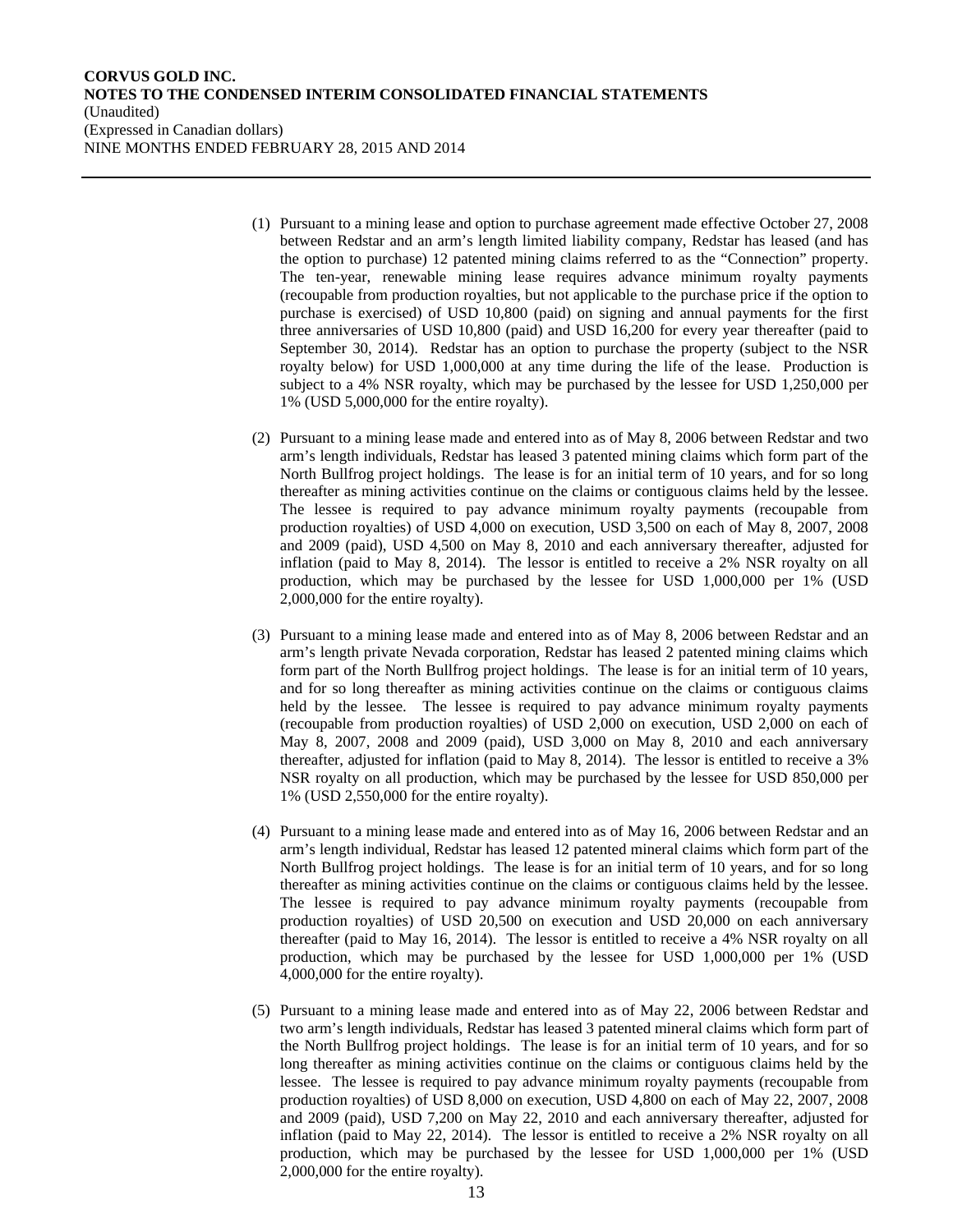(6) Pursuant to a mining lease made and entered into as of June 16, 2006 between Redstar and an arm's length individual, Redstar has leased one patented mineral claims which form part of the North Bullfrog project holdings. The lease is for an initial term of 10 years, and for so long thereafter as mining activities continue on the claims or contiguous claims held by the lessee. The lessee is required to pay advance minimum royalty payments (recoupable from production royalties) of USD 2,000 on execution, USD 2,000 on each of June 16, 2007, 2008 and 2009 (paid), USD 3,000 on June 16, 2010 and each anniversary thereafter, adjusted for inflation (paid to June 16, 2014). The lessor is entitled to receive a 2% NSR royalty on all production, which may be purchased by the lessee for USD 1,000,000 per 1% (USD 2,000,000 for the entire royalty).

As a consequence of the acquisition of Redstar and Redstar US's interest in the foregoing leases, Corvus Nevada is now the lessee under all of such leases. The Company acquired all of the shares of Corvus Nevada on August 26, 2010 upon the completion of the Arrangement.

#### (ii) **Interests acquired directly by Corvus Nevada**

- (1) Pursuant to a mining lease and option to purchase agreement made effective December 1, 2007 between Corvus Nevada and a group of arm's length limited partnerships, Corvus Nevada has leased (and has the option to purchase) patented mining claims referred to as the "Mayflower" claims which form part of the North Bullfrog project. The terms of the lease/option are as follows:
	- ¤ *Terms*: Initial term of five years, commencing December 1, 2007, with the option to extend the lease for an additional five years. The lease will continue for as long thereafter as the property is in commercial production or, alternatively, for an additional three years if Corvus Nevada makes advance minimum royalty payments of USD 100,000 per year (which are recoupable against actual production royalties).
	- ¤ *Lease Payments*: USD 5,000 (paid) and 25,000 common shares of ITH (delivered) following regulatory acceptance of the transaction; and an additional USD 5,000 and 20,000 common shares on each of the first through fourth lease anniversaries (paid and issued). Pursuant to an agreement with the lessors, in lieu of the 20,000 ITH shares due December 1, 2010, Corvus Nevada paid USD 108,750 on November 10, 2010 and delivered 46,250 common shares of the Company on December 2, 2010. If Corvus Nevada elects to extend the lease for a second five-year term, it will pay USD 10,000 and deliver 50,000 common shares of ITH upon election being made, and an additional 50,000 common shares of ITH on each of the fifth through ninth anniversaries (USD 10,000 paid on October 31, 2012 and 50,000 common shares of ITH delivered on October 25, 2012 paid with cash of \$126,924; USD 10,000 paid on November 13 , 2013 and 50,000 common shares of ITH delivered on November 25, 2013 paid with cash of \$35,871, and USD 10,000 paid on November 17, 2014 and 50,000 common shares of ITH, purchased for \$18,662 in the market by the Company, were delivered on November 7, 2014).
	- ¤ *Anti-Dilution:* Pursuant to an amended agreement agreed to by the lessors in March 2015, the Company shall deliver a total of 85,000 common shares (issued in April 2015) of the Company for the years 2011 to 2014 (2011: 10,000 common shares; 2012 to 2014: 25,000 common shares each year). All future payments will be satisfied by the delivery of an additional ½ common shares of the Company for each of the ITH shares due per the original agreement.
	- ¤ *Work Commitments*: USD 100,000 per year for the first three years (incurred), USD 200,000 per year for the years  $4 - 6$  (incurred) and USD 300,000 for the years  $7 - 10$ . Excess expenditures in any year may be carried forward. If Corvus Nevada does not incur the required expenditures in year one, the deficiency is required to be paid to the lessors.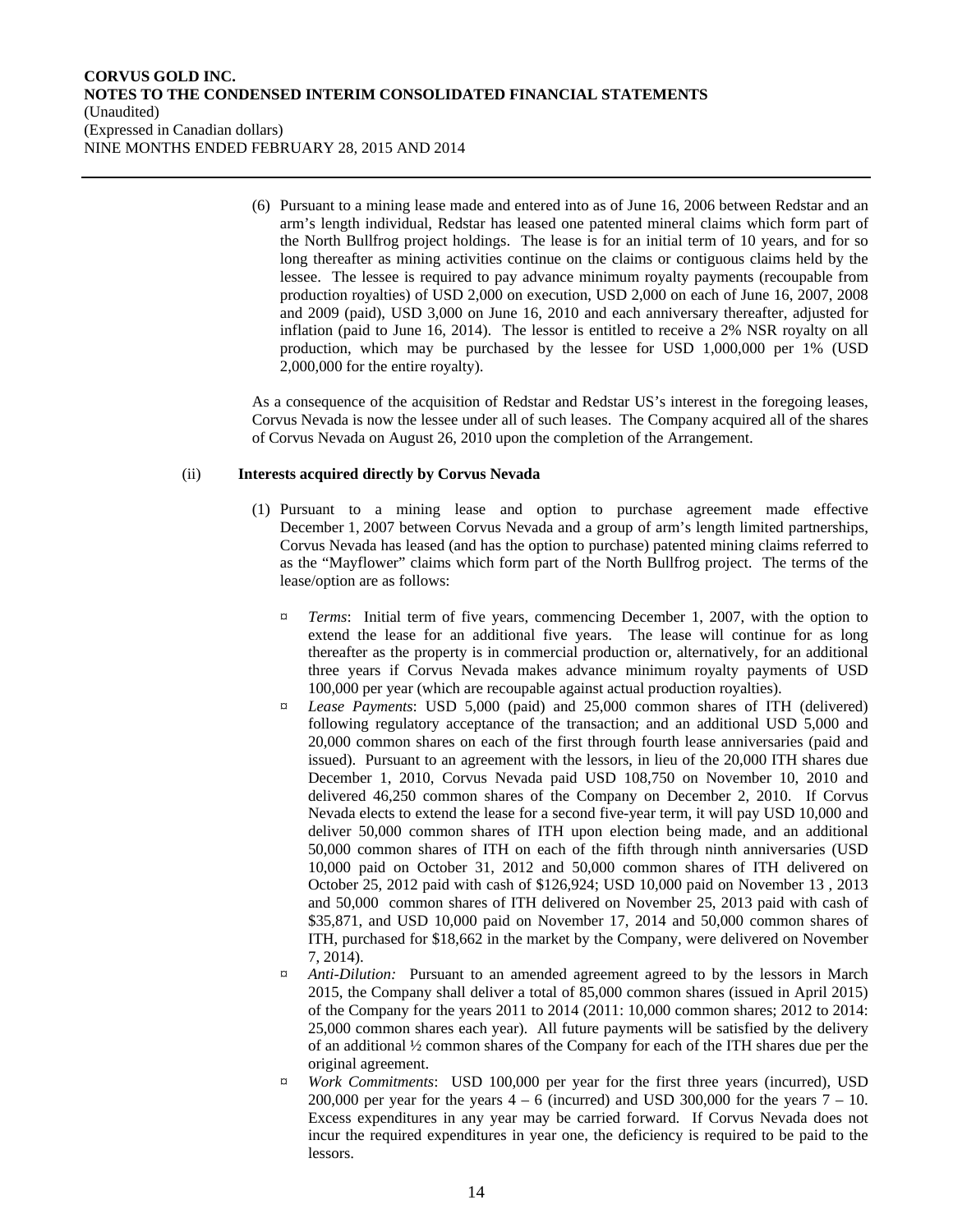- ¤ *Retained Royalty*: Corvus Nevada will pay the lessors a NSR royalty of 2% if the average gold price is USD 400 per ounce or less, 3% if the average gold price is between USD 401 and USD 500 per ounce and 4% if the average gold price is greater than USD 500 per ounce.
- (2) Pursuant to a mining lease and option to purchase made effective March 1, 2011 between Corvus Nevada and an arm's length individual, Corvus Nevada has leased, and has the option to purchase, 2 patented mineral claims which form part of the North Bullfrog project holdings. The lease is for an initial term of 10 years, subject to extension for an additional 10 years (provided advance minimum royalties are timely paid), and for so long thereafter as mining activities continue on the claims. The lessee is required to pay advance minimum royalty payments (recoupable from production royalties, but not applicable to the purchase price if the option to purchase is exercised) of USD 20,000 on execution (paid), USD 25,000 on each of March 1, 2012 (paid), 2013 (paid) and 2014 (paid), USD 30,000 on March 1, 2015 (paid) and each anniversary thereafter, adjusted for inflation. The lessor is entitled to receive a 2% NSR royalty on all production. The lessee may purchase the royalty for USD 1,000,000 per 1%. If the lessee purchases the entire royalty (USD 2,000,000) the lessee will also acquire all interest of the lessor in the subject property.
- (3) Pursuant to a purchase agreement made effective March 28, 2013, Corvus Nevada has agreed to purchase the surface rights of five patented mining claims owned by two arm's length individuals for USD 160,000 payable on closing (March 28, 2013). The Terms include payment by Corvus Nevada of a fee of USD 0.02 per ton of overburden to be stored on the property, subject to payment of a minimum of 12 million short tons. The minimum tonnage fee (USD 240,000) bears interest at 4.77% per annum from closing and is evidenced by a promissory note due on the sooner of the commencing of use of the property for waste materials storage or December 31, 2015. As a result, the Company recorded \$406,240 (USD 400,000) in acquisition costs with \$157,408 paid in cash and the remaining \$248,832 (USD 240,000) in promissory note payable (note 8) during the year ended May 31, 2013.
- (4) In December 2013, SoN completed the purchase of a parcel of land approximately 30 km north of the North Bullfrog project which carries with it 1,600 acre feet of irrigation water rights. The cost of the land and associated water rights was cash payment of \$1,100,118 (USD 1,034,626).
- (5) On March 30, 2015, Lunar Landing, LLC signed a lease agreement with Corvus Nevada to lease private property containing the three patented Sunflower claims to Corvus Nevada, which are adjacent to the Yellowrose claims leased in 2014. The term of the lease is 3 years with provision to extend the lease for an additional 7 years, and an advance minimum royalty payment of USD 5,000 per year with USD 5,000 paid upon singing. The lease includes a 4% NSR royalty on production, with an option to purchase the royalty for USD 500,000 per 1% or USD 2,000,000 for the entire 4% royalty. The lease also includes the option to purchase the property for USD 300,000.

#### **Acquisitions**

The acquisition of title to mineral properties is a detailed and time-consuming process. The Company has taken steps, in accordance with industry norms, to verify title to mineral properties in which it has an interest. Although the Company has taken every reasonable precaution to ensure that legal title to its properties is properly recorded in the name of the Company (or, in the case of an option, in the name of the relevant optionor), there can be no assurance that such title will ultimately be secured.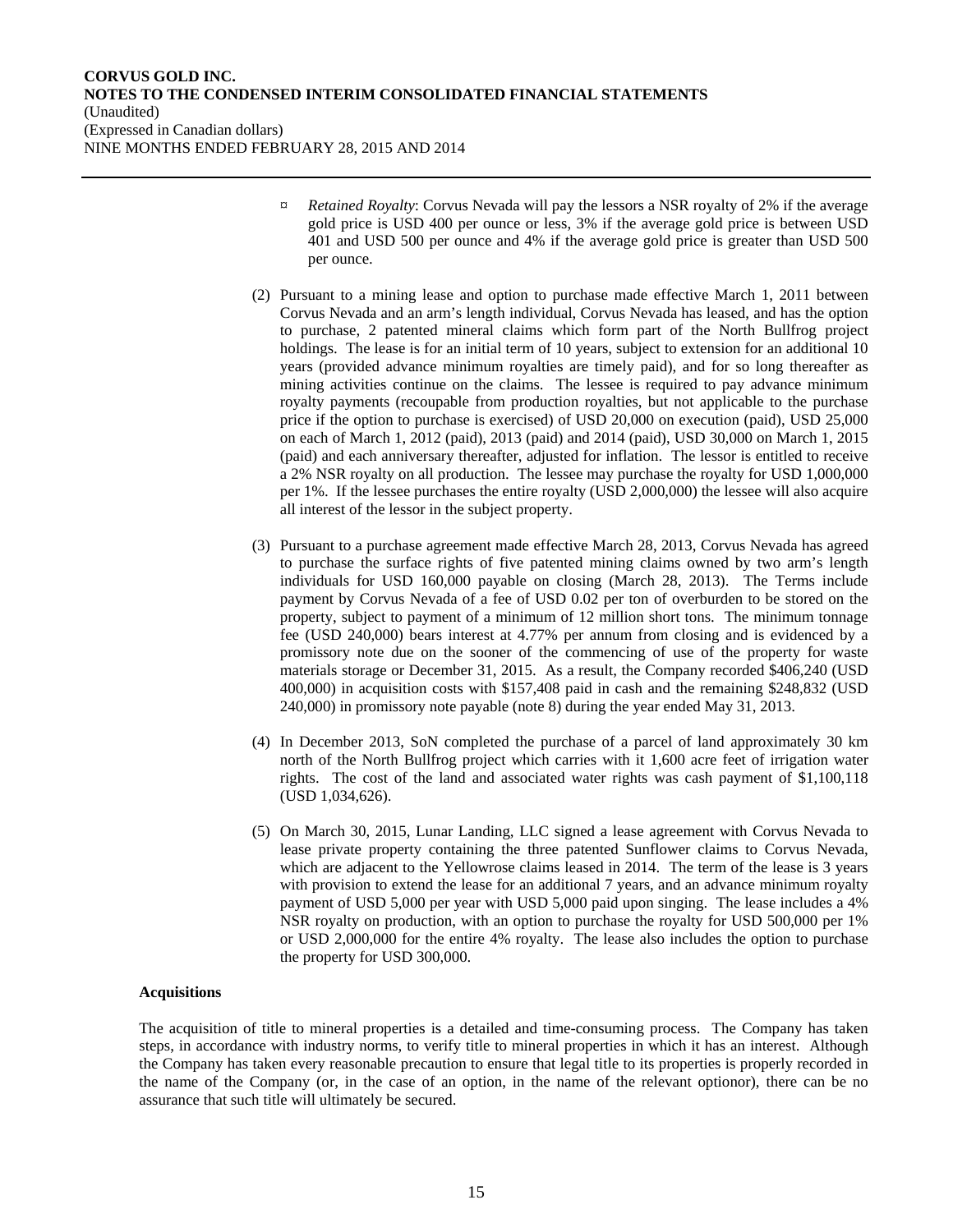#### **Environmental Expenditures**

The operations of the Company may in the future be affected from time to time in varying degrees by changes in environmental regulations, including those for future removal and site restoration costs. Both the likelihood of new regulations and their overall effect upon the Company vary greatly and are not predictable. The Company's policy is to meet or, if possible, surpass standards set by relevant legislation by application of technically proven and economically feasible measures.

Environmental expenditures that relate to ongoing environmental and reclamation programs are charged against earnings as incurred or capitalized and amortized depending on their future economic benefits. Estimated future removal and site restoration costs, when the ultimate liability is reasonably determinable, are charged against earnings over the estimated remaining life of the related business operation, net of expected recoveries. The Company has determined as of February 28, 2015, the disturbances to earth are minimal, therefore has not recorded a provision for environmental expenditures.

## **8. PROMISSORY NOTE PAYABLE**

As at March 28, 2013 the Company issued a promissory note payable of USD 240,000 (May 31, 2014 - \$260,208 (USD 240,000)) bearing interest at 4.77% per annum due on the sooner of the commencing of use of the property for waste materials storage as stated in note  $7(d)(ii)(3)$  or December 31, 2015. At February 28, 2015, the promissory note payable was translated to \$300,072.

#### **9. SHARE CAPITAL**

#### **Authorized**

Unlimited common shares without par value.

#### **Share issuances**

During the period ended February 28, 2015:

- a) On August 27, 2014, the Company closed a non-brokered public equity financing and issued 5,150,000 common shares at a price of \$1.20 per share for gross proceeds of \$6,180,000. In connection with the financing, the Company paid \$190,167 in share issuance costs. The offering was registered under the United States Securities Act of 1933, as amended, pursuant to a Form S-1 registration statement filed with the United States Securities and Exchange Commission and qualified in certain Canadian provinces pursuant to a prospectus filed with the relevant Canadian regulatory authorities.
- b) On February 27, 2015, the Company closed a non-brokered private placement equity financing and issued 4,500,000 common shares at a price of \$1.00 per share for gross proceeds of \$4,500,000.
- c) An aggregate of 18,900 shares were issued on exercise of 18,900 stock options for gross proceeds of \$9,450.

#### **Stock options**

Stock options awarded to employees and non-employees by the Company are measured and recognized in the condensed interim consolidated statement of comprehensive loss over the vesting period.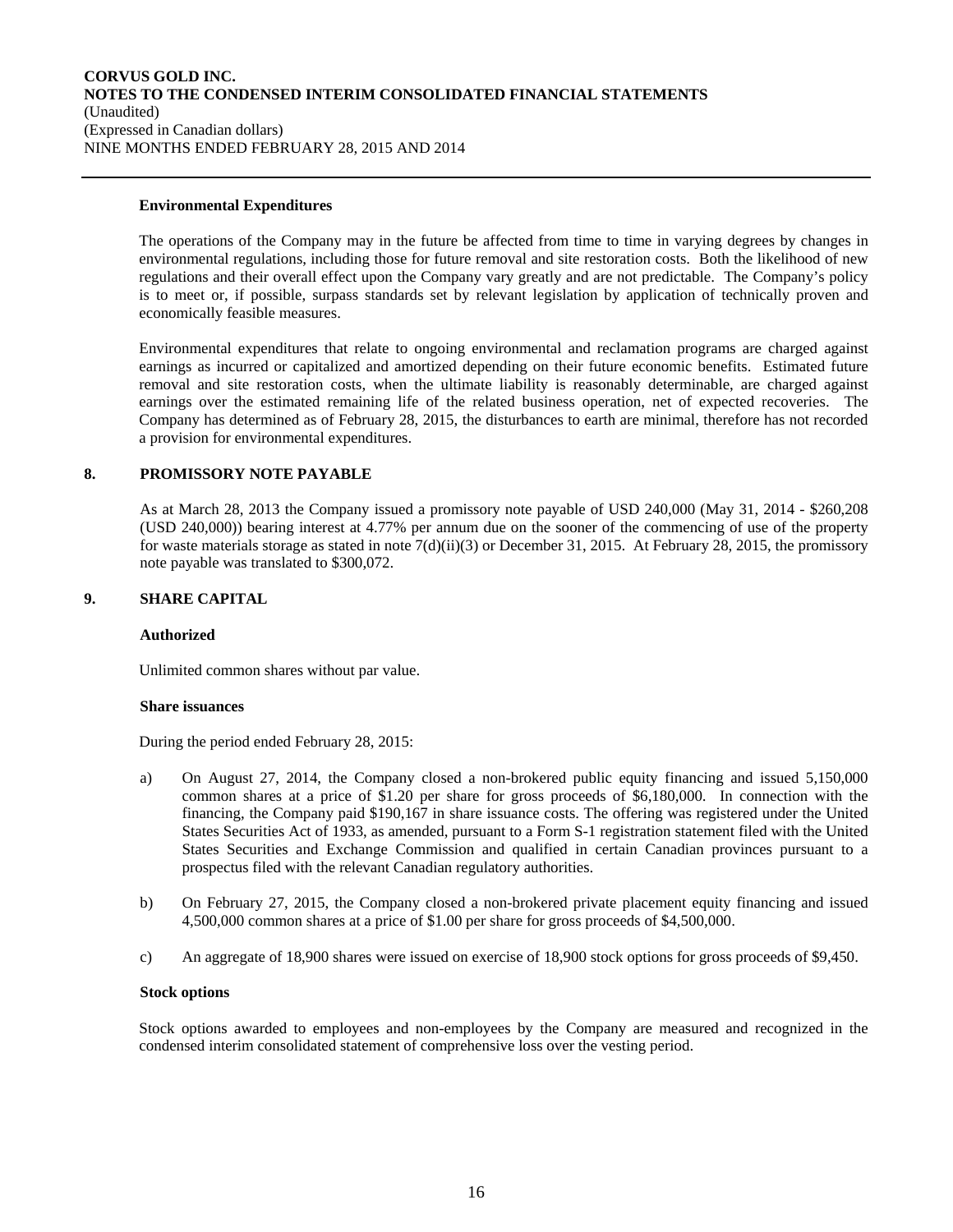The Company has adopted an incentive stock option plan (the "2010 Plan"). The essential elements of the 2010 Plan provide that the aggregate number of common shares of the Company's share capital that may be made issuable pursuant to options granted under the 2010 Plan (together with any other shares which may be issued under other share compensation plans of the Company) may not exceed 10% of the number of issued shares of the Company at the time of the granting of the options. Options granted under the 2010 Plan will have a maximum term of ten years. The exercise price of options granted under the 2010 Plan will not be less than the greater of the market price of the common shares (as defined by the Toronto Stock Exchange ("TSX"), currently defined as the 5 day volume weighted average price for the 5 trading days immediately preceding the date of grant) or the closing market price of the Company's common shares for the trading day immediately preceding the date of grant), or such other price as may be agreed to by the Company and accepted by the TSX. Options granted under the 2010 Plan vest immediately, unless otherwise determined by the directors at the date of grant.

A summary of the status of the stock option plan as of February 28, 2015 and May 31, 2014, and changes during the periods are presented below:

|                                  |                | <b>February 28, 2015</b>                         |                | May 31, 2014                                     |
|----------------------------------|----------------|--------------------------------------------------|----------------|--------------------------------------------------|
|                                  | Number of      | <b>Weighted Average</b><br><b>Exercise Price</b> | Number of      | <b>Weighted Average</b><br><b>Exercise Price</b> |
|                                  | <b>Options</b> |                                                  | <b>Options</b> |                                                  |
| Balance, beginning of the period | 6,175,234      | 0.84<br>S                                        | 4,075,234      | 0.88<br>\$.                                      |
| Granted                          | 1,525,000      | 1.36                                             | 2,470,000      | 0.76                                             |
| Exercised                        | (18,900)       | (0.50)                                           | (70,000)       | (0.69)                                           |
| Forfeited                        |                |                                                  | (300,000)      | (0.81)                                           |
| Expired                          | (310,000)      | (1.00)                                           |                |                                                  |
|                                  |                |                                                  |                |                                                  |
| Balance, end of the period       | 7,371,334      | 0.94                                             | 6,175,234      | 0.84                                             |

The weighted average remaining contractual life of options outstanding at February 28, 2015 was 3.10 years (May 31, 2014 - 3.46 years).

Stock options outstanding are as follows:

|                    |     |                 | <b>February 28, 2015</b> | May 31, 2014       |                 |                |                    |
|--------------------|-----|-----------------|--------------------------|--------------------|-----------------|----------------|--------------------|
|                    |     |                 | <b>Number</b>            | <b>Exercisable</b> |                 |                | <b>Exercisable</b> |
|                    |     | <b>Exercise</b> | of                       | at Period-         | <b>Exercise</b> | Number of      | at Year-           |
| <b>Expiry Date</b> |     | <b>Price</b>    | <b>Options</b>           | End                | <b>Price</b>    | <b>Options</b> | End                |
|                    |     |                 |                          |                    |                 |                |                    |
| September 27, 2014 | \$. | ÷               |                          | $\blacksquare$     | \$<br>1.08      | 150,000        | 150,000            |
| July 29, 2016      |     | 0.50            | 464.434                  | 464.434            | \$<br>0.50      | 483.334        | 483.334            |
| October 29, 2016   |     | 0.96            | 100,000                  | 50,000             | \$              |                |                    |
| November 17, 2016  | \$  | 0.67            | 210,000                  | 210,000            | \$<br>0.67      | 210,000        | 210,000            |
| January 23, 2017   |     | 1.10            | 50,000                   | 12,500             | \$              |                |                    |
| May 29, 2017       | S   | 0.92            | 300,000                  | 300,000            | \$<br>0.92      | 300,000        | 300,000            |
| September 19, 2017 | S   | 0.96            | 2,461,900                | 2,461,900          | \$<br>0.96      | 2,561,900      | 1,628,370          |
| August 16, 2018    |     | 0.76            | 2,420,000                | 1,611,720          | \$<br>0.76      | 2,470,000      | 822,510            |
| September 8, 2019  | S.  | 1.40            | 1,365,000                | 454,545            | \$              |                |                    |
|                    |     |                 |                          |                    |                 |                |                    |
|                    |     |                 | 7,371,334                | 5,565,099          |                 | 6,175,234      | 3,594,214          |

#### **Stock-based compensation**

The Company uses the fair value method for determining stock-based compensation for all options granted during the periods. The fair value of options granted was \$1,093,938 (2014 - \$1,449,654), determined using the Black-Scholes option pricing model based on the following weighted average assumptions: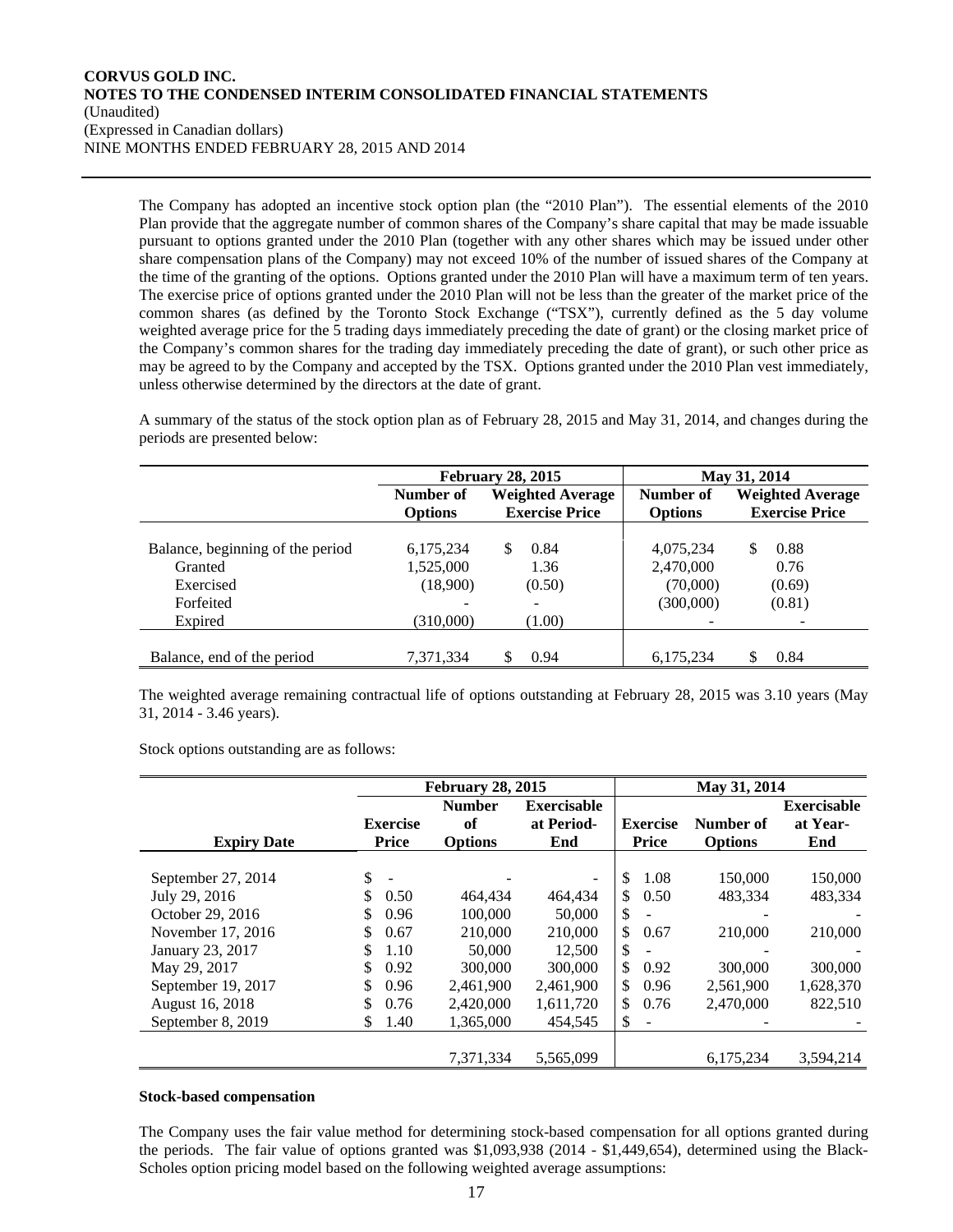| For the nine months ended February 28, | 2015       | 2014    |
|----------------------------------------|------------|---------|
| Risk-free interest rate                | 1.53%      | 1.96%   |
| Expected life of options               | 4.70 years | 5 years |
| Annualized volatility                  | 68.85%     | 100%    |
| Dividend yield                         | $0.0\%$    | $0.0\%$ |
| Exercise price                         | \$1.36     | \$0.76  |
|                                        |            |         |
| Fair value per share                   | \$0.72     | \$0.59  |

Annualized volatility was determined by reference to historic volatility of similar entities following a comparable period in their lives.

Stock-based compensation has been allocated as follows:

| For the nine months ended February 28,            | 2015 |           | 2014            |  |
|---------------------------------------------------|------|-----------|-----------------|--|
| Consulting                                        | \$   | 414,066   | \$<br>340,812   |  |
| Exploration expenditures – Geological/geophysical |      | 30,765    | 47,237          |  |
| Investor relations                                |      | 164,611   | 281,390         |  |
| Professional fees                                 |      | 39,458    | 50,986          |  |
| Wages and benefits                                |      | 496,573   | 641,088         |  |
|                                                   |      |           |                 |  |
|                                                   | \$   | 1.145.473 | \$<br>1,361,513 |  |

## **10. RELATED PARTY TRANSACTIONS**

During the period ended February 28, 2015, the Company entered into the following transactions with related parties:

#### **Management compensation**

| For the nine months ended February 28,                          | 2015 |           | 2014 |           |
|-----------------------------------------------------------------|------|-----------|------|-----------|
|                                                                 |      |           |      |           |
| Consulting fees to CFO                                          | \$   | 79,000    | \$   | 79,000    |
| Wages and benefits to CEO, President and COO                    |      | 700,783   |      | 598,915   |
| Directors fees (included in consulting fees)                    |      | 89,000    |      | 77,274    |
| Fees to Vice President of Corporate Communications (included in |      |           |      |           |
| investor relations)                                             |      | 142,500   |      | 135,000   |
| Professional fees to Vice President                             |      | 25,680    |      | 61,000    |
| Stock-based compensation to related parties                     |      | 974,335   |      | 1,164,368 |
|                                                                 |      |           |      |           |
|                                                                 | S    | 2.011.298 |      | 2.115.557 |

As at February 28, 2015, included in accounts payable and accrued liabilities was \$26,255 (May 31, 2014 – \$27,462) in expenses owing to companies related to officers of the Company.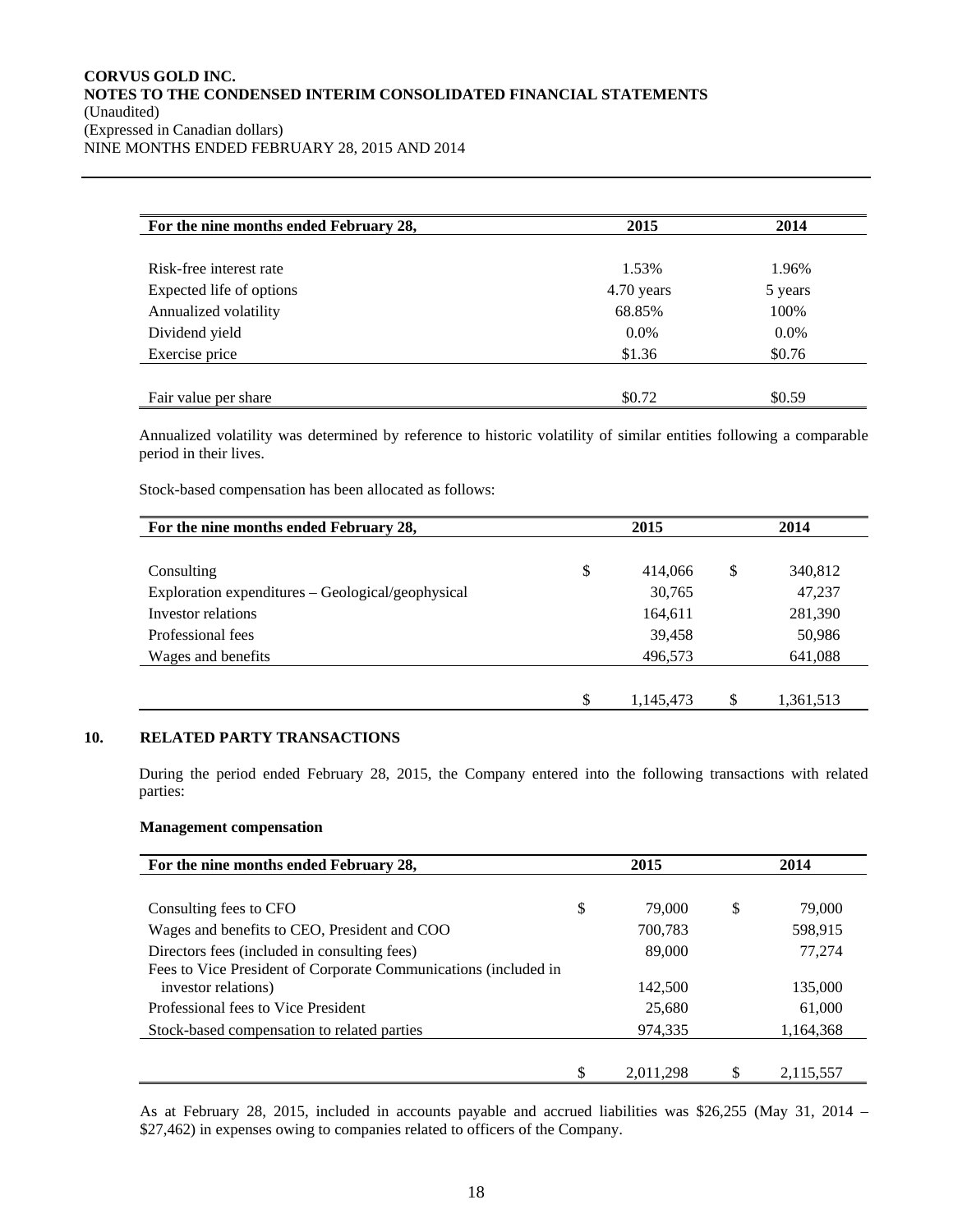These amounts were unsecured, non-interest bearing and had no fixed terms or terms of repayment. Accordingly, fair value could not be readily determined.

The Company entered into a retainer agreement dated June 1, 2011 with Lawrence W. Talbot Law Corporation ("LWTLC"), a company with officers in common, pursuant to which LWTLC agrees to provide legal services to the Company. Pursuant to the retainer agreement, the Company agreed to pay LWTLC a minimum annual retainer of \$72,000 (plus applicable taxes and disbursements). The retainer agreement may be terminated by LWTLC on reasonable notice, and by the Company on one year's notice (or payment of one year's retainer in lieu of notice). An officer of the Company is a director and shareholder of LWTLC. LWTLC ceased to be a related party on October 9, 2014. During the period ended February 28, 2015, the Company terminated the agreement and paid \$73,830 in lieu of notice.

The Company has also entered into change of control agreements with officers of the Company. In the case of termination, the officers are entitled to an amount equal to a multiple (ranging from two times to three times) of the sum of the annual base salary then payable to the officer, the aggregate amount of bonus(es) (if any) paid to the officer within the calendar year immediate preceding the Effective Date of Termination, and an amount equal to the vacation pay which would otherwise be payable for the one year period next following the Effective Date of Termination.

## **11. GEOGRAPHIC SEGMENTED INFORMATION**

The Company operates in one industry segment, the mineral resources industry, and in two geographical segments, Canada and the United States. All current exploration activities are conducted in the United States. The significant asset categories identifiable with these geographical areas are as follows:

|                                         | Canada      |    | <b>United States</b> |    | <b>Total</b> |  |
|-----------------------------------------|-------------|----|----------------------|----|--------------|--|
|                                         |             |    |                      |    |              |  |
| <b>February 28, 2015</b>                |             |    |                      |    |              |  |
| Capitalized acquisition costs           | \$          | \$ | 4,658,168            | \$ | 4,658,168    |  |
| Property and equipment                  | \$<br>3,144 | \$ | 101,620              | \$ | 104,764      |  |
|                                         |             |    |                      |    |              |  |
| May 31, 2014                            |             |    |                      |    |              |  |
| Capitalized acquisition costs           | \$          | \$ | 4,045,115            | \$ | 4,045,115    |  |
| Property and equipment                  | \$<br>4,057 | \$ | 93,390               | \$ | 97,447       |  |
| For the nine months ended February 28,  |             |    | 2015                 |    | 2014         |  |
| Net loss for the period – Canada        | \$          |    | (2,416,587)          | \$ | (2,455,132)  |  |
| Net loss for the period – United States |             |    | (5,784,708)          |    | (5,551,124)  |  |
| Net loss for the period                 | \$          |    | (8,201,295)          | \$ | (8,006,256)  |  |

## **12. SUPPLEMENTAL CASH FLOW INFORMATION**

| For the nine months ended February 28, | 2015 |  | 2014 |  |  |
|----------------------------------------|------|--|------|--|--|
| Supplemental cash flow information     |      |  |      |  |  |
| Interest paid (received)               |      |  |      |  |  |
| Income taxes paid                      |      |  |      |  |  |